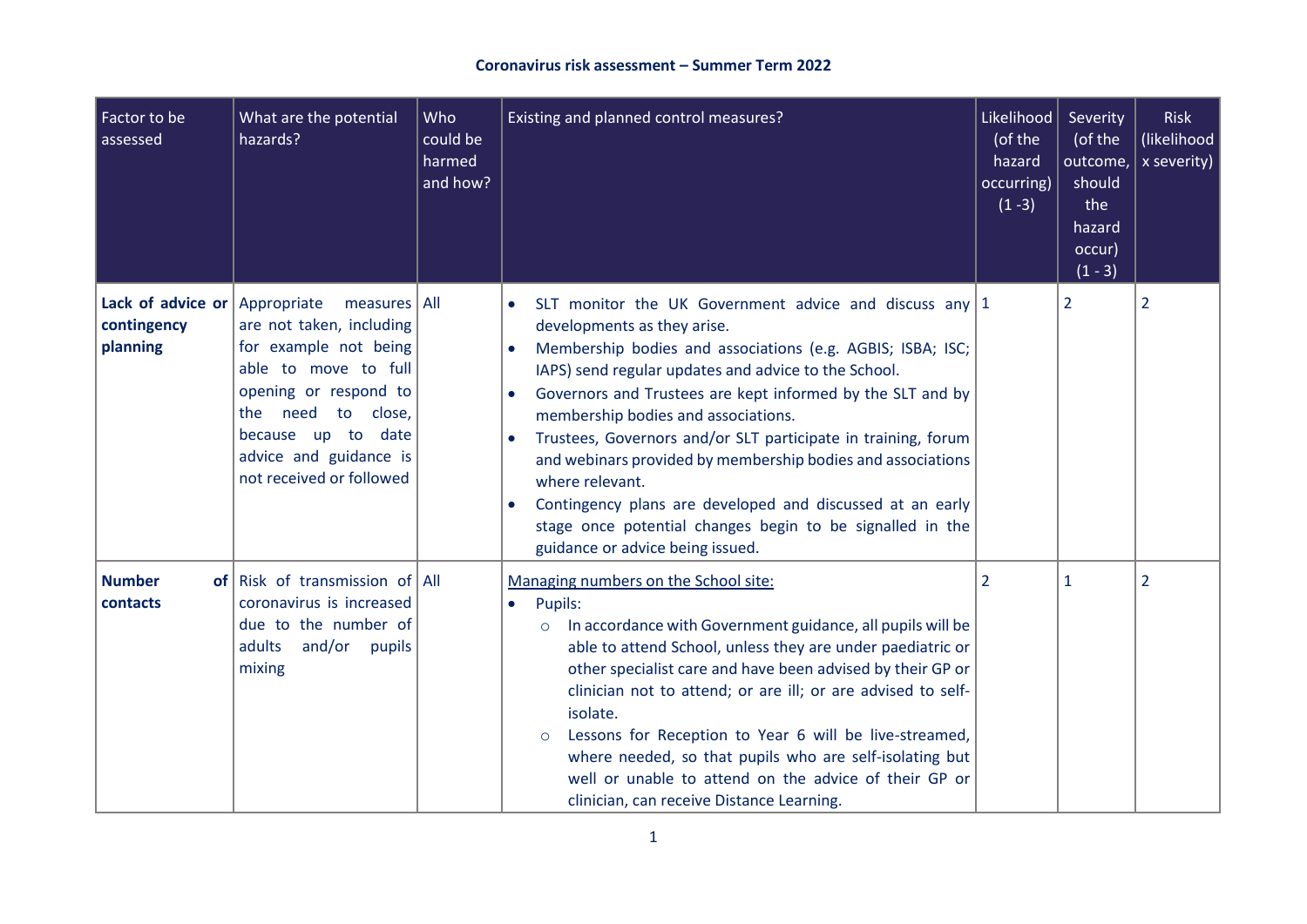| Resources and support will be provided online for parents<br>$\circ$<br>of pupils in Pre-Nursery and Nursery who are self-isolating<br>but well or unable to attend on the advice of their GP or<br>clinician.<br>Staff:<br>$\bullet$<br>Staff who are self-isolating but are well are supported to<br>$\circ$ |
|----------------------------------------------------------------------------------------------------------------------------------------------------------------------------------------------------------------------------------------------------------------------------------------------------------------|
| work from home some, or all, of the time (where their role<br>allows).<br>The number of visitors, including parents, and contractors is<br>$\bullet$<br>managed to keep the numbers present on site at any one time<br>to an appropriate level:                                                                |
| Except for parents of Nursery and Pre-Nursery pupils (who<br>$\circ$<br>are able to bring their child to their classroom in the<br>mornings should they prefer), parents drop off and collect<br>from outside the school gates.<br>A small number of parent volunteers support the School                      |
| with reading and other activities.<br>The number of contractors is kept to minimum and where<br>possible, these are kept away from the areas where staff<br>and the pupils are situated. If possible, contractors will be<br>booked to attend during School holidays or outside of core<br>School hours.       |
| Managing contacts outside of school:<br>PE/sporting activities undertaken off-site, or on-site with other<br>schools, will continue. These activities will be subject to their<br>own risk assessment.                                                                                                         |
| UK residential and non-residential educational visits will<br>$\bullet$<br>continue in line with Government guidance. These activities<br>will be subject to their own risk assessment.<br>In line with Government guidance, all overseas residential                                                          |
| educational visits may resume. These activities will be subject<br>to their own risk assessment.<br>Parents are reminded that children should be following<br>Government guidance outside of School.                                                                                                           |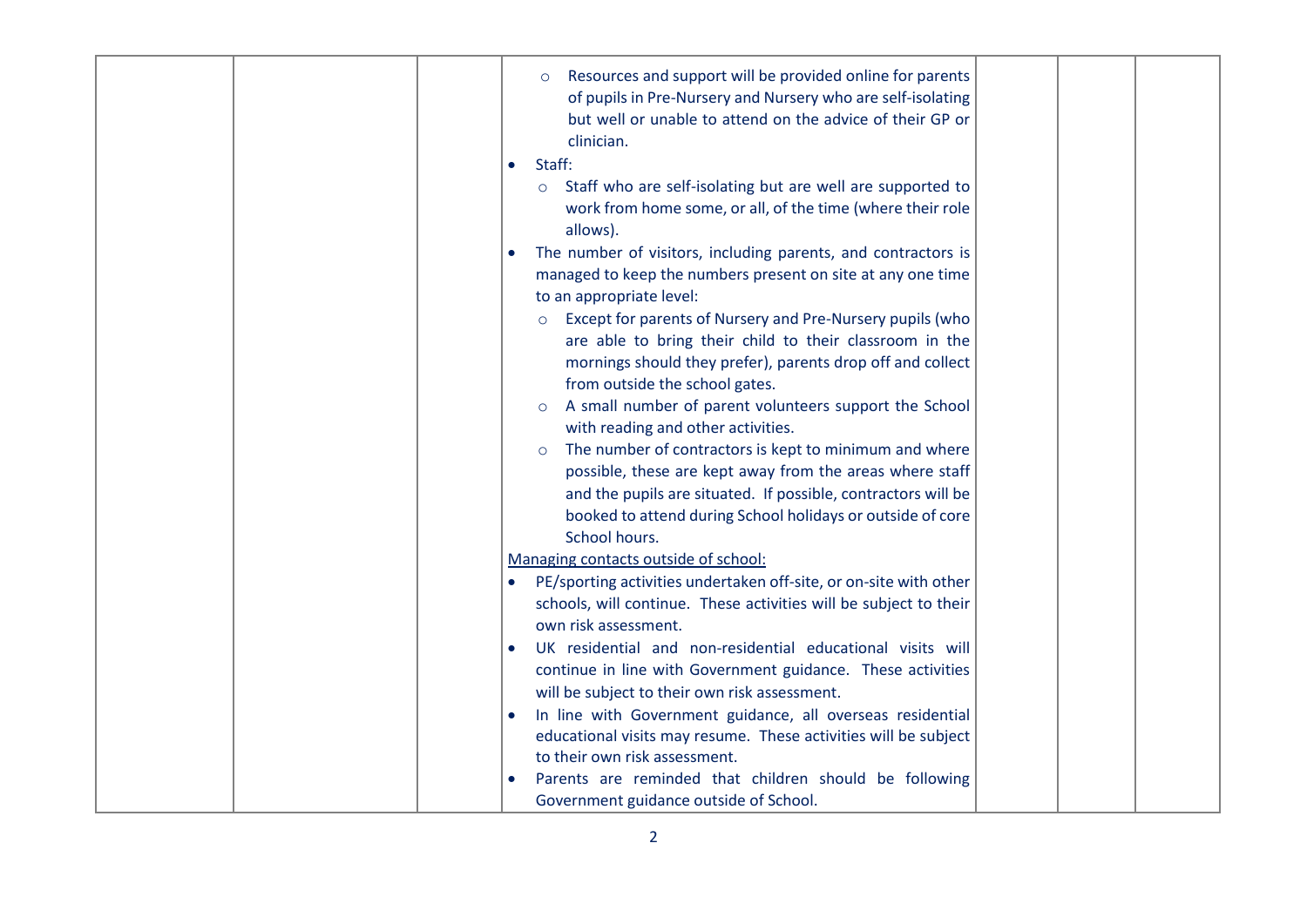|                 |                                                                                                                                        |           | Staff are reminded they should be following Government<br>guidance outside of School.                                                                                                                                                                                                                                                                                                                                                                                                                                                                                                                                                                                                                                                                                                                                                                                                                                                                                                                |   |                |
|-----------------|----------------------------------------------------------------------------------------------------------------------------------------|-----------|------------------------------------------------------------------------------------------------------------------------------------------------------------------------------------------------------------------------------------------------------------------------------------------------------------------------------------------------------------------------------------------------------------------------------------------------------------------------------------------------------------------------------------------------------------------------------------------------------------------------------------------------------------------------------------------------------------------------------------------------------------------------------------------------------------------------------------------------------------------------------------------------------------------------------------------------------------------------------------------------------|---|----------------|
| the<br>building | The virus being   Infected staff or pupils $ $ All<br><b>introduced into</b> bring the virus into the<br><b>School</b> School building |           | Staff have been told, and are regularly reminded, not to attend 2<br>if:<br>they have symptoms of a respiratory infection and have a<br>$\circ$<br>high temperature or do not feel well enough to work; or<br>they are self-isolating because they have tested positive<br>$\circ$<br>for coronavirus; or<br>they are required or advised to quarantine following travel<br>$\circ$<br>(Government guidance on quarantine following travel<br>https://www.gov.uk/guidance/travel-to-england-from-<br>another-country-during-coronavirus-covid-19 has been<br>shared with staff).                                                                                                                                                                                                                                                                                                                                                                                                                     | 1 | $\overline{2}$ |
|                 |                                                                                                                                        | $\bullet$ | Parents have been advised, and are regularly reminded, they<br>must keep their child off school if:<br>the child has more than mild symptoms of a respiratory<br>infection, feels unwell, or has a high temperature; or<br>they are self-isolating because they have tested positive<br>for coronavirus; or<br>they are required or advised to quarantine following travel<br>$\circ$<br>(Government guidance on quarantine following travel<br>https://www.gov.uk/guidance/travel-to-england-from-<br>another-country-during-coronavirus-covid-19 has been<br>shared with parents).<br>Where it is necessary for visitors (including contractors) to<br>come on site, they have been advised not to attend if:<br>they have symptoms of a respiratory infection and have a<br>$\circ$<br>high temperature or do not feel well; or<br>they are self-isolating because they have tested positive<br>$\circ$<br>for coronavirus; or<br>they are required or advised to quarantine following<br>travel. |   |                |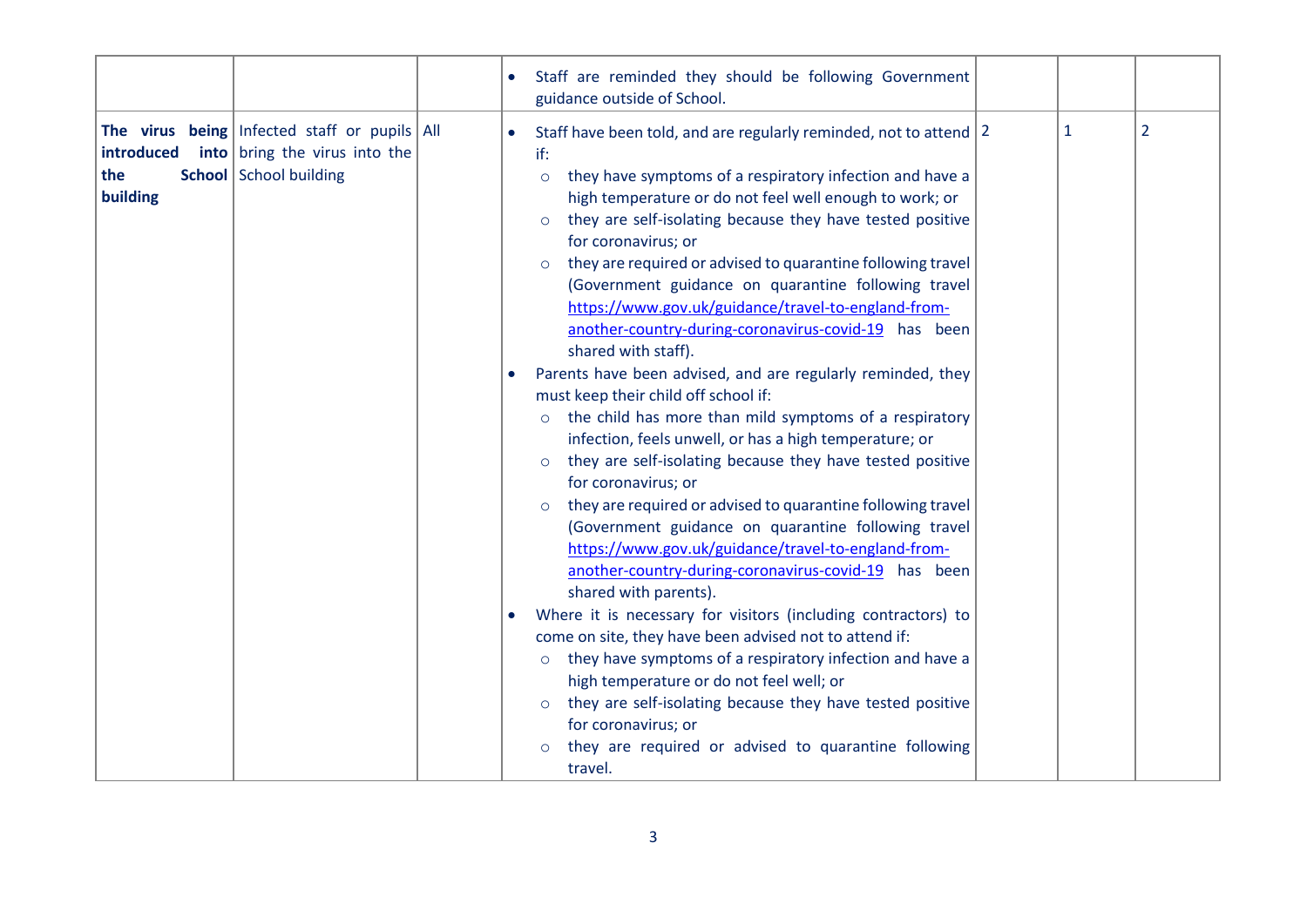|                                      |                                                                                                                               | Staff, parents and regular visitors are advised to actively check<br>$\bullet$<br>their/their child's temperature, and that they do not have any<br>other symptoms, before setting off for School each day.<br>Schools are no longer provided with free tests for their staff.<br>$\bullet$<br>Tests are still available privately from pharmacies if staff wish<br>to purchase them.<br>Staff are no longer expected to test twice weekly.<br>$\bullet$<br>Staff are encouraged, if they have tests available, to test if they<br>$\bullet$<br>have symptoms of a respiratory infection or a temperature,<br>which could be due to Covid.<br>Staff who have tested positive may be supported to work from<br>home for longer than the minimum recommended self-<br>isolation period if their attendance on site is not essential.<br>Staff who return to work after the minimum recommended<br>self-isolation period should wear a face covering when in<br>contact with other people until the end of 10 full days after the<br>date that they started isolating.<br>Staff who are household contacts of someone who has tested<br>positive should wear a face covering when in contact with other<br>people until the end of 10 full days after the date that their<br>household contact tested positive.<br>Visitors who are close contacts, or who have tested positive<br>$\bullet$<br>themselves, are asked to follow the requirements for staff.<br>Visitors who are not regular visitors to the School nor part of<br>the normal School community (such as parents attending open<br>days) will have their temperature checked on arrival by the<br>Premises Team or Administrative staff.<br>Signs advising against entry if you have a temperature or are<br>unwell with symptoms of a respiratory infection are attached<br>to the front door. |              |   |   |
|--------------------------------------|-------------------------------------------------------------------------------------------------------------------------------|------------------------------------------------------------------------------------------------------------------------------------------------------------------------------------------------------------------------------------------------------------------------------------------------------------------------------------------------------------------------------------------------------------------------------------------------------------------------------------------------------------------------------------------------------------------------------------------------------------------------------------------------------------------------------------------------------------------------------------------------------------------------------------------------------------------------------------------------------------------------------------------------------------------------------------------------------------------------------------------------------------------------------------------------------------------------------------------------------------------------------------------------------------------------------------------------------------------------------------------------------------------------------------------------------------------------------------------------------------------------------------------------------------------------------------------------------------------------------------------------------------------------------------------------------------------------------------------------------------------------------------------------------------------------------------------------------------------------------------------------------------------------------------------------------------------------------------------------------------|--------------|---|---|
| Risk of<br>of<br>case<br>coronavirus | severe   Individuals<br>who<br>are   All<br>vulnerable to a severe vulnerable $\bullet$<br>coronavirus   groups<br>0f<br>case | <b>Staff</b><br>Government guidance advises that most people with COVID-19<br>and other respiratory infections will have a relatively mild<br>illness, especially if they have been vaccinated.                                                                                                                                                                                                                                                                                                                                                                                                                                                                                                                                                                                                                                                                                                                                                                                                                                                                                                                                                                                                                                                                                                                                                                                                                                                                                                                                                                                                                                                                                                                                                                                                                                                            | $\mathbf{1}$ | 3 | 3 |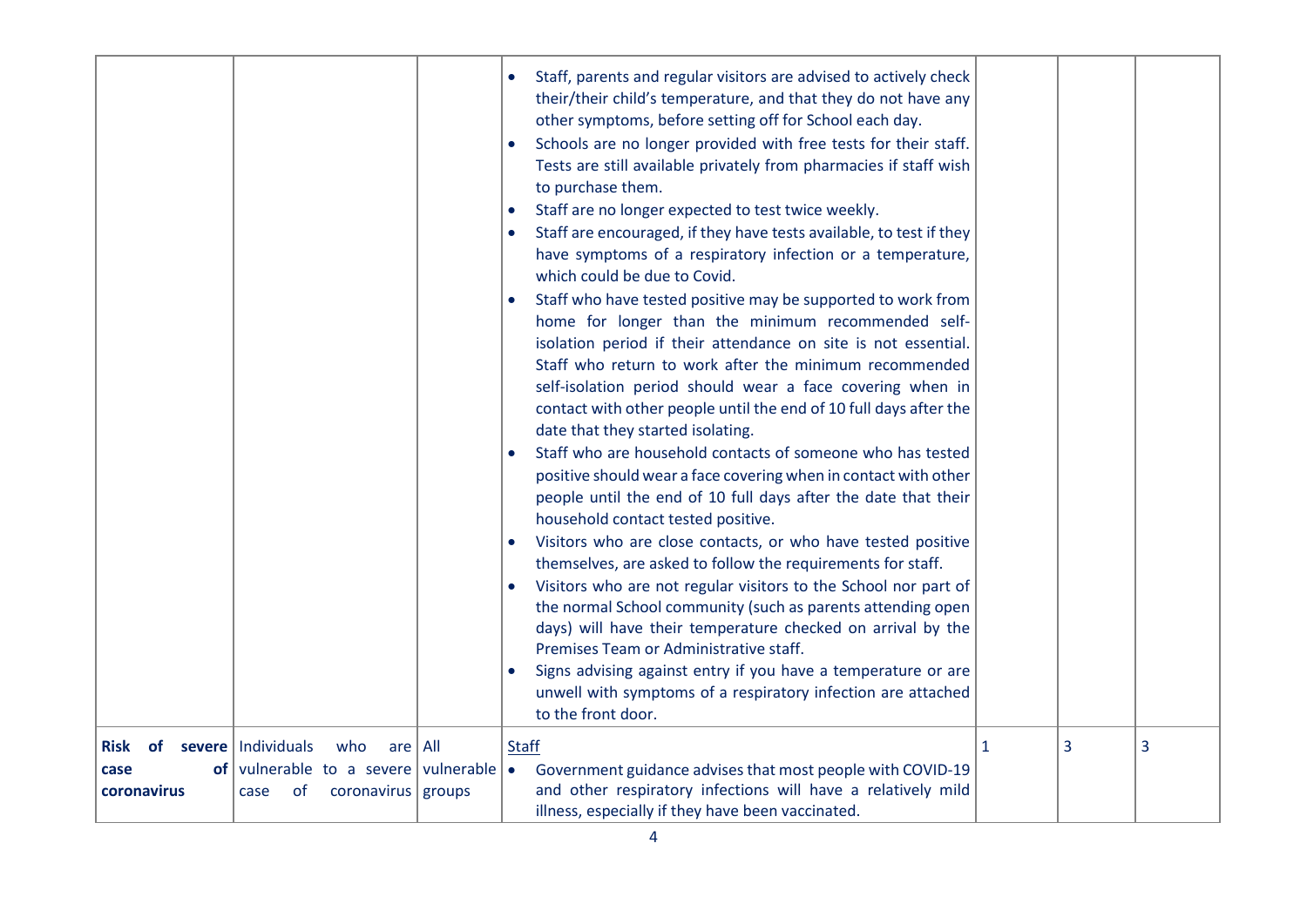| within the School   contract the virus from<br>attending School<br>community | Government guidance advises that all staff may now return to<br>work. Where staff have been advised otherwise by an<br>individual letter from the NHS or a specialist doctor, the School<br>will make reasonable adjustments, including supporting them<br>to work remotely, where practical.<br>The Government advises that people who are at higher risk<br>from COVID-19 and other respiratory infections include:<br>older people (over 75)<br>$\circ$<br>those who are pregnant<br>$\circ$<br>those who are unvaccinated<br>$\circ$<br>people of any age whose immune system means they are<br>$\circ$<br>at higher risk of serious illness<br>people of any age with certain long-term conditions<br>$\circ$<br>All adults have had the opportunity to have two vaccinations<br>and a booster. A spring booster is being offered to those at<br>higher risk.<br>The majority of the staff have advised that they are considered<br>$\bullet$<br>fully vaccinated and most have received a booster.<br>Government guidance advises that:<br>vaccines are the best defence we have against COVID-19<br>$\circ$<br>and other respiratory infections such as flu.<br>they provide good protection against hospitalisation and<br>$\circ$<br>death.<br>they also reduce the risk of long-term symptoms.<br>$\circ$<br>the COVID-19 vaccines are safe and effective and vaccine<br>$\Omega$<br>programmes are continuously monitored.<br>Members of staff who are not fully vaccinated have been<br>advised that they should not be in close contact with a child or<br>adult with symptoms of a respiratory infection, which includes<br>not checking their temperature to ascertain whether they have<br>a fever.<br>Staff at higher risk are advised that they should be particularly<br>careful to ensure they follow all the measures set out in this risk<br>assessment together with all Government guidance and any<br>additional precautions appropriate to their circumstances. |
|------------------------------------------------------------------------------|-------------------------------------------------------------------------------------------------------------------------------------------------------------------------------------------------------------------------------------------------------------------------------------------------------------------------------------------------------------------------------------------------------------------------------------------------------------------------------------------------------------------------------------------------------------------------------------------------------------------------------------------------------------------------------------------------------------------------------------------------------------------------------------------------------------------------------------------------------------------------------------------------------------------------------------------------------------------------------------------------------------------------------------------------------------------------------------------------------------------------------------------------------------------------------------------------------------------------------------------------------------------------------------------------------------------------------------------------------------------------------------------------------------------------------------------------------------------------------------------------------------------------------------------------------------------------------------------------------------------------------------------------------------------------------------------------------------------------------------------------------------------------------------------------------------------------------------------------------------------------------------------------------------------------------------------------------------------------------------------|
|------------------------------------------------------------------------------|-------------------------------------------------------------------------------------------------------------------------------------------------------------------------------------------------------------------------------------------------------------------------------------------------------------------------------------------------------------------------------------------------------------------------------------------------------------------------------------------------------------------------------------------------------------------------------------------------------------------------------------------------------------------------------------------------------------------------------------------------------------------------------------------------------------------------------------------------------------------------------------------------------------------------------------------------------------------------------------------------------------------------------------------------------------------------------------------------------------------------------------------------------------------------------------------------------------------------------------------------------------------------------------------------------------------------------------------------------------------------------------------------------------------------------------------------------------------------------------------------------------------------------------------------------------------------------------------------------------------------------------------------------------------------------------------------------------------------------------------------------------------------------------------------------------------------------------------------------------------------------------------------------------------------------------------------------------------------------------------|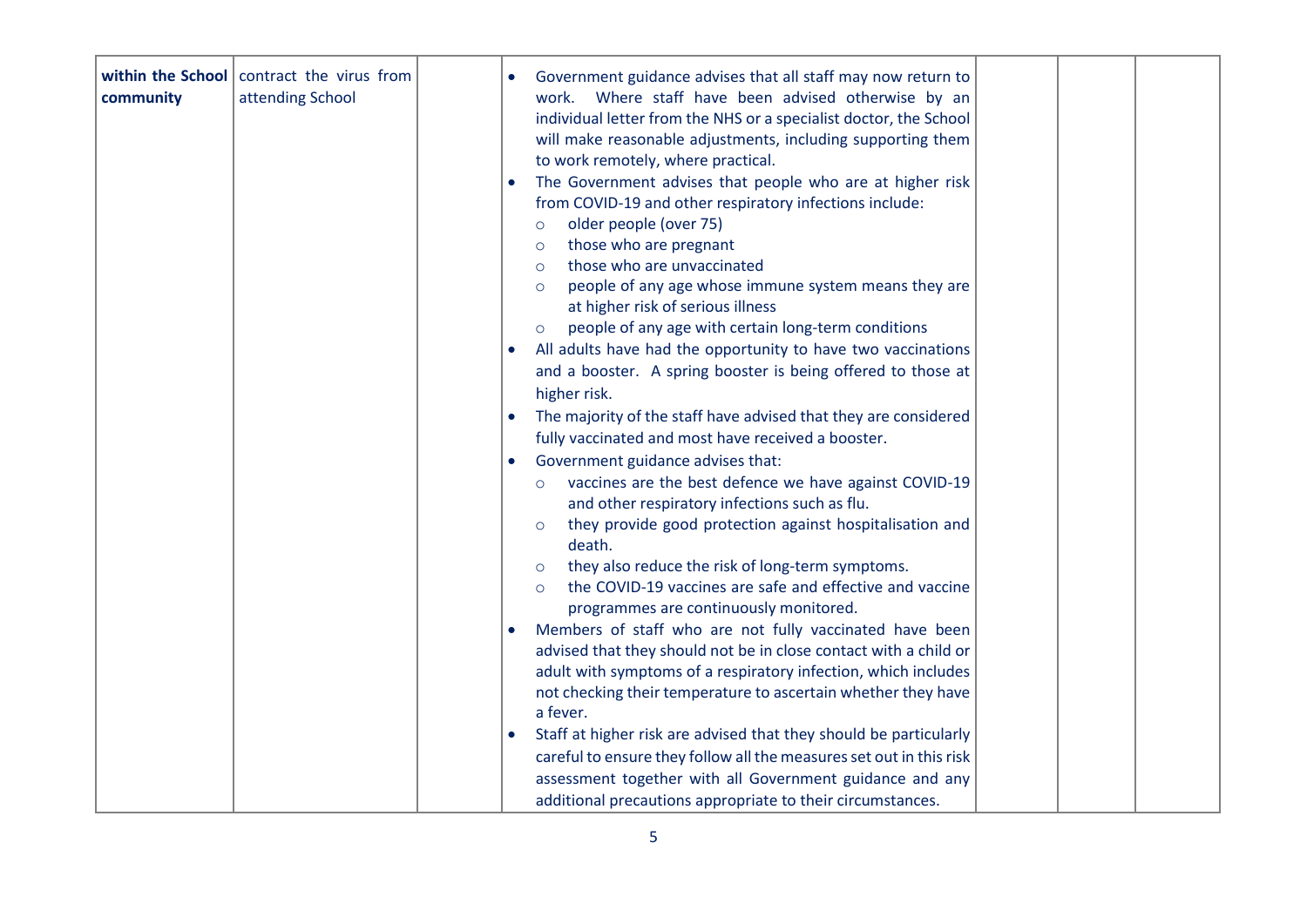| Government guidance advises that people who:<br>are household contacts of someone who has tested<br>$\circ$<br>positive for the virus; or<br>have tested positive and have stopped isolating after the<br>$\circ$<br>minimum period (but less than 10 full days after they<br>tested positive);<br>should consider limiting their contact with people at higher risk<br>from Covid. In order to facilitate this, staff who were previously<br>considered clinically extremely vulnerable will be asked for<br>their consent to share their name with any such staff members.<br>Staff who were previously considered clinically extremely<br>vulnerable who do not wish to share this information are<br>advised that they must take additional care to distance from<br>others.<br>Staff are advised that, if they are at a higher risk from the virus,<br>$\bullet$<br>they:<br>should ensure they are fully vaccinated and receive a<br>$\circ$<br>booster in accordance with the Government guidance or<br>discuss the relative risks of not being fully vaccinated with<br>their GP and speak to the Headmistress and Bursar about<br>this decision and how the School can support them;<br>must take particular care to:<br>$\circ$<br>• practise frequent, thorough hand washing, and good<br>respiratory hygiene;<br>• ventilate their working area using fans and air purifiers<br>alongside opening windows and doors, where<br>appropriate;<br>ensure frequent and through cleaning of frequently<br>touched areas in their home and (if able to work)<br>workspace;<br>they should consider whether additional measures are<br>$\circ$ |  |
|----------------------------------------------------------------------------------------------------------------------------------------------------------------------------------------------------------------------------------------------------------------------------------------------------------------------------------------------------------------------------------------------------------------------------------------------------------------------------------------------------------------------------------------------------------------------------------------------------------------------------------------------------------------------------------------------------------------------------------------------------------------------------------------------------------------------------------------------------------------------------------------------------------------------------------------------------------------------------------------------------------------------------------------------------------------------------------------------------------------------------------------------------------------------------------------------------------------------------------------------------------------------------------------------------------------------------------------------------------------------------------------------------------------------------------------------------------------------------------------------------------------------------------------------------------------------------------------------------------------------------------------------------|--|
| appropriate, including:<br>minimising contacts in and out of the workplace;<br>continuing to social distance from other adults where<br>possible and where not possible avoiding close face-to-                                                                                                                                                                                                                                                                                                                                                                                                                                                                                                                                                                                                                                                                                                                                                                                                                                                                                                                                                                                                                                                                                                                                                                                                                                                                                                                                                                                                                                                    |  |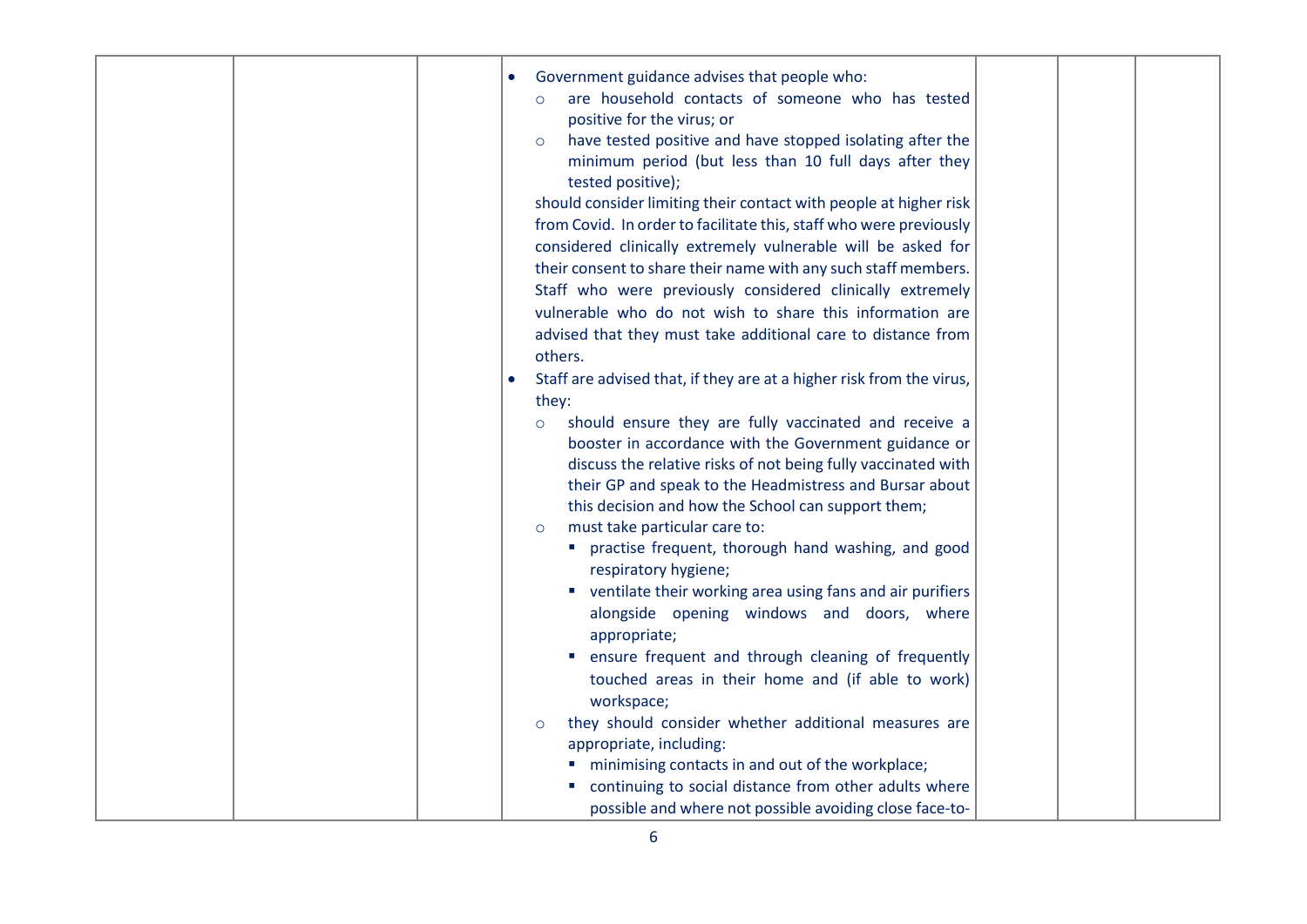| face contact and minimising time spent within 1m of<br>other adults;<br>" wearing a face mask where social distancing from other<br>adults at School may be harder to maintain or when<br>coming into contact with people they do not normally<br>meet.<br>Staff will be supported to do this in School by:<br>the provision of hand sanitiser throughout the School,<br>$\circ$<br>including at their workstation/classroom, and cleaning<br>products to enable them to supplement the regular and<br>frequent cleaning undertaken by the School;<br>the supply of fans and air purifiers to all offices and rooms;<br>$\circ$<br>adjustment of their workspace/classroom to facilitate<br>$\circ$<br>social distancing, where they wish to continue to socially<br>distance where this is practical; and<br>the provision of masks and clear face visors.<br>$\circ$<br>Masks and clear face visors are available to all staff working in<br>$\bullet$<br>School. Staff may also wear their own face covering should<br>they wish.<br>Staff are advised that face visors are not effective against<br>$\bullet$<br>aerosol transmission and should not be considered as effective<br>a protective measure as face coverings.<br>The School will undertake a risk assessment for any member of<br>staff who is pregnant, in accordance with normal procedures.<br>In doing so, the School will follow guidance published by The<br>Royal College of Obstetrics and Gynaecology (RCOG), which<br>includes advice for women from 28 weeks gestation or with<br>underlying health conditions who may be at greater risk:<br>https://www.rcog.org.uk/en/guidelines-research-<br>services/guidelines/coronavirus-pregnancy/.<br>Where |  |
|-----------------------------------------------------------------------------------------------------------------------------------------------------------------------------------------------------------------------------------------------------------------------------------------------------------------------------------------------------------------------------------------------------------------------------------------------------------------------------------------------------------------------------------------------------------------------------------------------------------------------------------------------------------------------------------------------------------------------------------------------------------------------------------------------------------------------------------------------------------------------------------------------------------------------------------------------------------------------------------------------------------------------------------------------------------------------------------------------------------------------------------------------------------------------------------------------------------------------------------------------------------------------------------------------------------------------------------------------------------------------------------------------------------------------------------------------------------------------------------------------------------------------------------------------------------------------------------------------------------------------------------------------------------------------------------------------------------------------------------|--|
| appropriate, staff in their third trimester will be supported to<br>work from home or placed on furlough leave. All pregnant staff<br>should follow the advice for clinically vulnerable staff.                                                                                                                                                                                                                                                                                                                                                                                                                                                                                                                                                                                                                                                                                                                                                                                                                                                                                                                                                                                                                                                                                                                                                                                                                                                                                                                                                                                                                                                                                                                                   |  |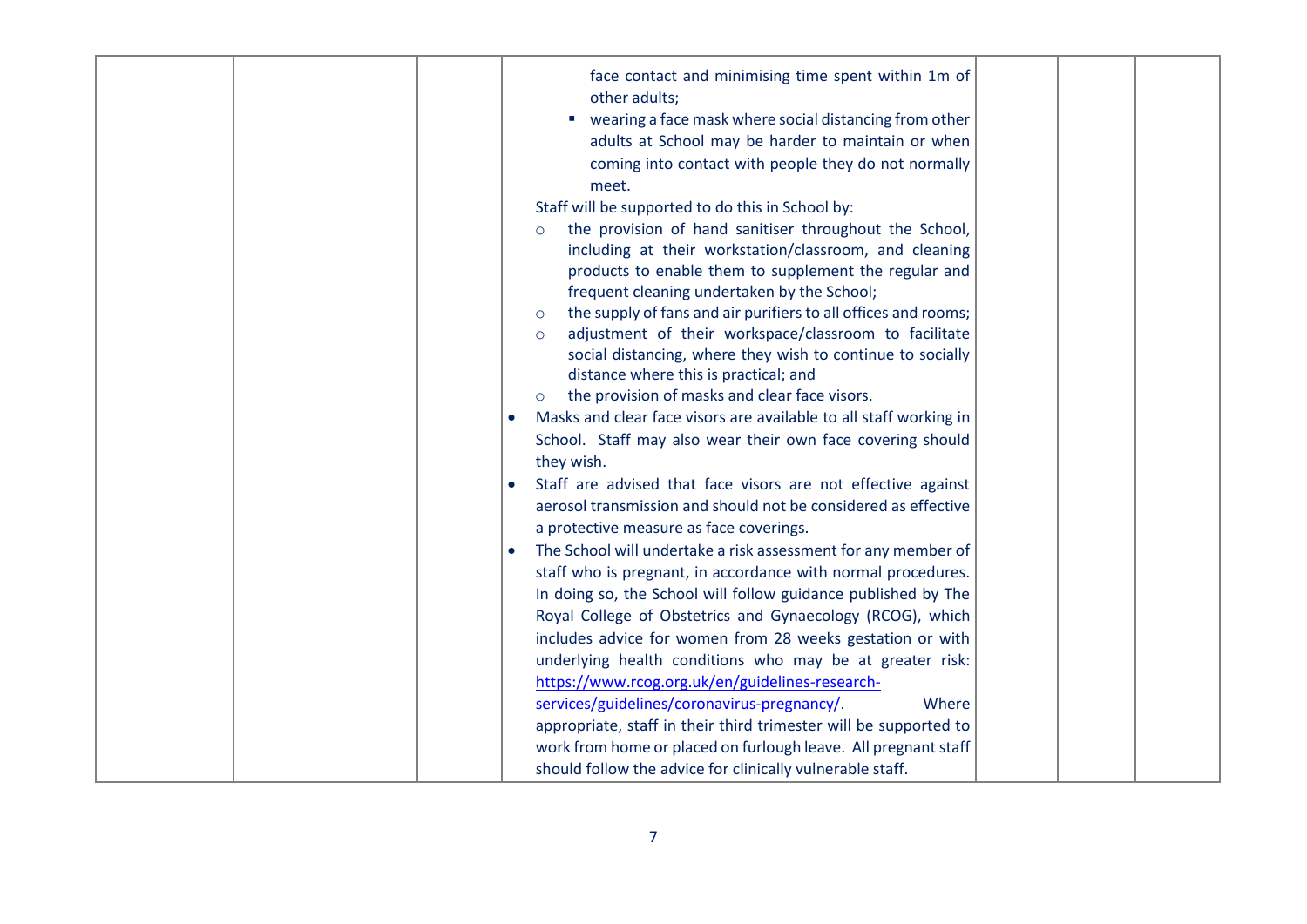|  | All staff were surveyed in April 2020 to identify if they are<br>considered clinically vulnerable or extremely clinically<br>vulnerable. All new staff complete medical questionnaires and<br>any health matters identified are discussed with them to<br>identity if they are at high risk. All staff are asked to keep the<br>School informed of any changes in their health that place them<br>at high risk from coronavirus. Personal risk assessments are<br>undertaken with any such individuals so that their particular<br>risks can be mitigated.<br><b>Pupils</b> |
|--|-----------------------------------------------------------------------------------------------------------------------------------------------------------------------------------------------------------------------------------------------------------------------------------------------------------------------------------------------------------------------------------------------------------------------------------------------------------------------------------------------------------------------------------------------------------------------------|
|  | Evidence to date indicates that although children do develop<br>$\bullet$<br>coronavirus, very few children develop severe symptoms, even<br>if they have an underlying health condition.                                                                                                                                                                                                                                                                                                                                                                                   |
|  | Vaccinations are being made available for children from ages 5<br>to 11 from 1 April 2022 and parents will be receiving<br>information from the Government about booking an<br>appointment for their child to be vaccinated.                                                                                                                                                                                                                                                                                                                                                |
|  | Government guidance states that all pupils should attend<br>education settings unless they are one of the very small<br>number of pupils who are under paediatric or other specialist<br>care and have been advised by their GP or clinician not to<br>attend.                                                                                                                                                                                                                                                                                                              |
|  | The School has identified pupils that it is aware may be at<br>higher risk and actively liaises with their parents to ensure that<br>their specific situation is confirmed and any additional care<br>they may require is known and can be provided (further advice<br>is available from the Royal College of Paediatrics and Child<br>(https://www.rcpch.ac.uk/resources/covid-19-<br>Health<br>shielding-guidance-children-young-people#children-who-<br>should-be-advised-to-shield)).                                                                                   |
|  | Parents have been asked to complete their annual update of<br>pupil information and the parents of any pupil whose updated<br>data suggests that they may be at higher risk are also actively<br>liaised with.                                                                                                                                                                                                                                                                                                                                                              |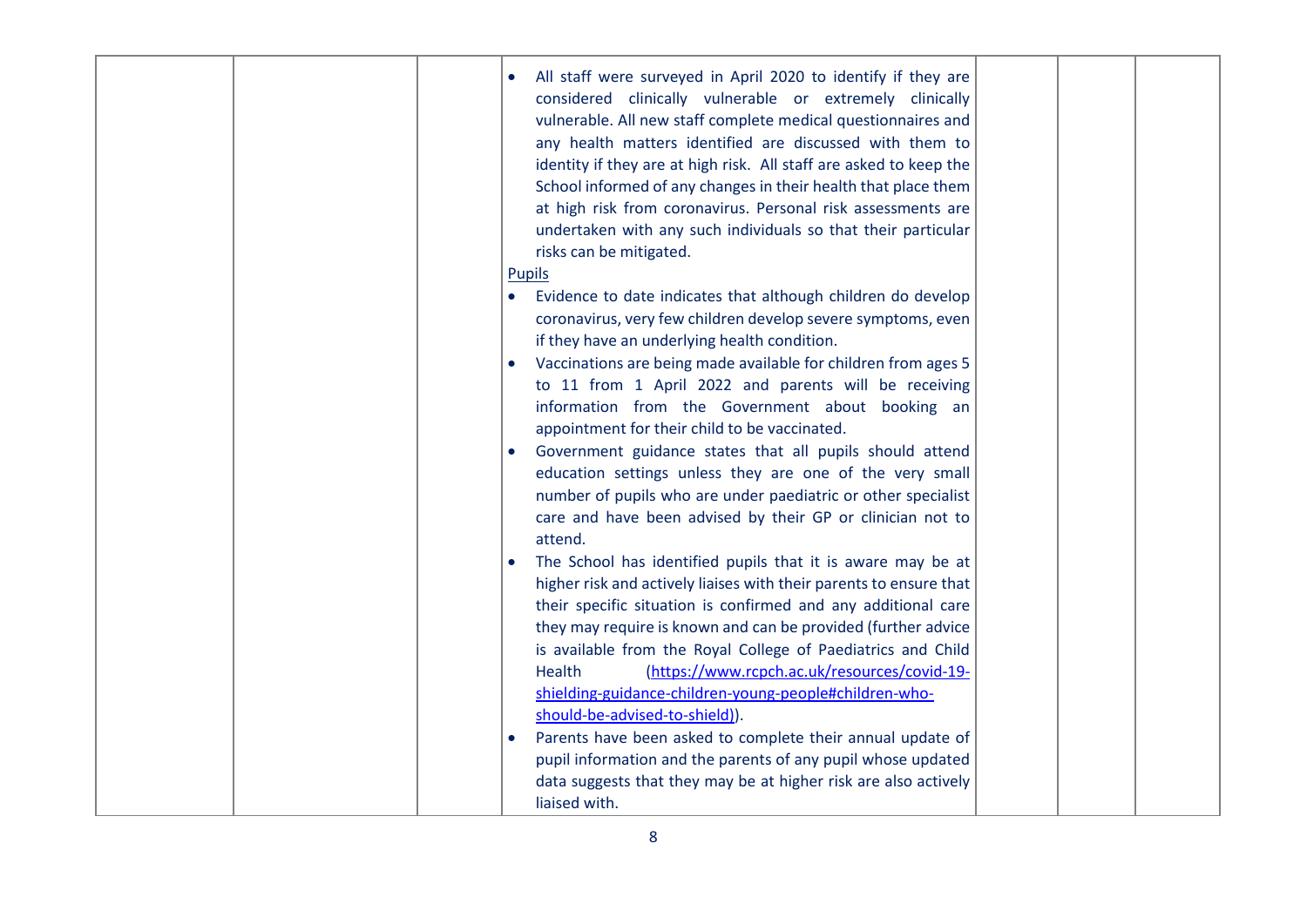| <b>Level</b><br><b>vaccination take-</b> take-up<br>up within<br><b>School</b><br>community | of Level<br>of vaccination   All<br>within<br>the<br>the School community is<br>inadequate resulting in<br>increased risk of severe<br>illness and increased risk<br>of transmission within<br>the community | Parents have been advised that:<br>Pupils who are under paediatric or other specialist care<br>$\circ$<br>and have been advised by their GP or clinician not to<br>attend should not attend School, and they will be<br>supported at home through Distance Learning.<br>If their child is at high risk, they should liaise with the<br>$\circ$<br>School to:<br>confirm the pupil's current medical status;<br>ensure that all their medication and the medical<br>information held by School is up to date; and<br>advise the School of any additional measures<br>recommended by their GP or clinician in order to<br>reduce the risk to their child.<br>The Bursar will advise the Headmistress of any child in this<br>category and the Headmistress will agree whether they can<br>attend safely.<br>Personal risk assessments will be undertaken, where needed,<br>for any child who is considered at high risk so that their<br>particular risks can be mitigated.<br>NHS Q&As about the Covid vaccine is shared with staff.<br>Staff are supported to attend vaccination appointments by<br>providing paid time off work for appointments.<br>Staff who are not fully vaccinated are asked to discuss the<br>relative risks of not being fully vaccinated with their GP and<br>speak to the Headmistress and Bursar about this decision and<br>how the School can support them.<br>Data is collected on the vaccination status of all staff (which is<br>$\bullet$ | $\mathbf{1}$ | 3            | 3              |
|---------------------------------------------------------------------------------------------|--------------------------------------------------------------------------------------------------------------------------------------------------------------------------------------------------------------|----------------------------------------------------------------------------------------------------------------------------------------------------------------------------------------------------------------------------------------------------------------------------------------------------------------------------------------------------------------------------------------------------------------------------------------------------------------------------------------------------------------------------------------------------------------------------------------------------------------------------------------------------------------------------------------------------------------------------------------------------------------------------------------------------------------------------------------------------------------------------------------------------------------------------------------------------------------------------------------------------------------------------------------------------------------------------------------------------------------------------------------------------------------------------------------------------------------------------------------------------------------------------------------------------------------------------------------------------------------------------------------------------------------------------------------------------------------------------|--------------|--------------|----------------|
|                                                                                             |                                                                                                                                                                                                              | collected, stored and used in accordance with a specific privacy<br>policy) so that the vaccination status of the School community<br>is understood and additional protective measures can be<br>implemented, where required.                                                                                                                                                                                                                                                                                                                                                                                                                                                                                                                                                                                                                                                                                                                                                                                                                                                                                                                                                                                                                                                                                                                                                                                                                                              |              |              |                |
| <b>Transmission</b>                                                                         | The virus is brought into $ $ All<br>from third parties   the School community as                                                                                                                            | Where PPE (for example, a face covering) is recommended or $ 2$<br>required for use during travel in accordance with Government                                                                                                                                                                                                                                                                                                                                                                                                                                                                                                                                                                                                                                                                                                                                                                                                                                                                                                                                                                                                                                                                                                                                                                                                                                                                                                                                            |              | $\mathbf{1}$ | $\overline{2}$ |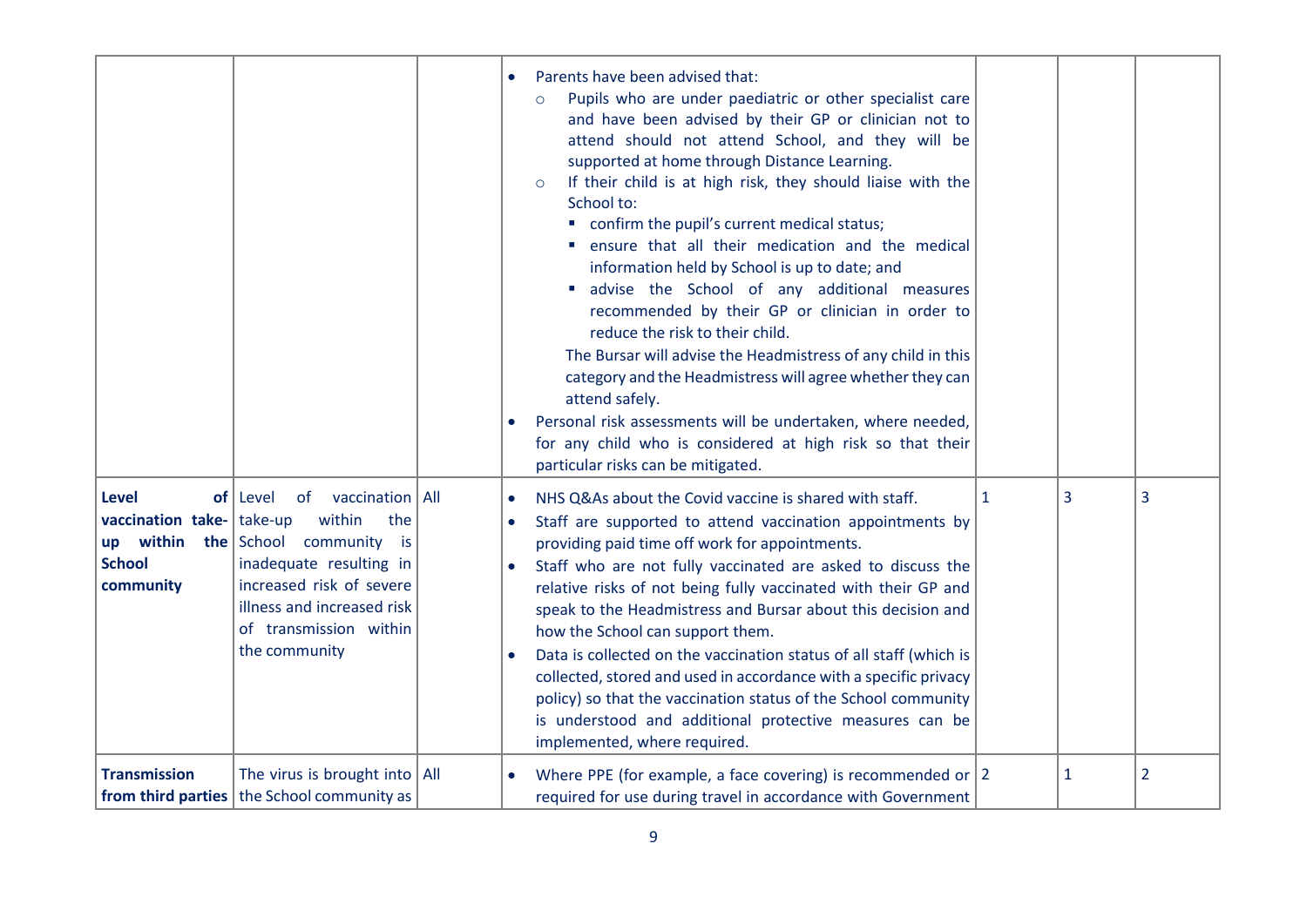| <b>travel</b> a result of being caught<br>during<br>to/from School                                                         | during travel to School                          | advice or the requirements of the travel operator, staff can<br>request this from the School.<br>Staff are assisted to cycle through the Cycle to Work Scheme<br>offered by the School, which has been publicised to staff.<br>Bins for disposing of disposable face coverings on arrival, and<br>bags for storing re-usable face coverings, are provided at<br>School entrances.<br>Hand sanitising stations are provided at entry points to ensure<br>that all pupils, staff and visitors apply hand sanitiser when<br>removing face coverings and before entering the building to<br>reduce the risk of any virus that has been picked up during<br>travel coming into the building.<br>Where public transport/coaches need to be used for School<br>trips, Government advice on Safer Travel/coach company<br>control measures are followed.<br>Staff are strongly encouraged to wear a face covering when<br>travelling on public transport to and from School and when on<br>School trips. Face coverings are available from School for this<br>purpose.<br>During the School holidays, additional parking can be made<br>available on the site to facilitate staff who need to work in<br>School to avoid using public transport. Shorter opening hours<br>enable staff who need to work in School and need to travel by<br>public transport to travel outside of peak travel times. |              |             |              |
|----------------------------------------------------------------------------------------------------------------------------|--------------------------------------------------|---------------------------------------------------------------------------------------------------------------------------------------------------------------------------------------------------------------------------------------------------------------------------------------------------------------------------------------------------------------------------------------------------------------------------------------------------------------------------------------------------------------------------------------------------------------------------------------------------------------------------------------------------------------------------------------------------------------------------------------------------------------------------------------------------------------------------------------------------------------------------------------------------------------------------------------------------------------------------------------------------------------------------------------------------------------------------------------------------------------------------------------------------------------------------------------------------------------------------------------------------------------------------------------------------------------------------------------------------------------------------------------------|--------------|-------------|--------------|
| <b>Transmission</b> at The virus is transferred All<br>times of<br>high $du$ e to people grouping<br>density<br>collection | at key times of the day,<br>such as drop-off and | Pupils:<br>Pupils can be dropped at any time between 8am and 8:45am.<br>EYFS staff escort pupils to their classrooms, although parents of<br>Nursery and Pre-Nursery pupils may take their child to the<br>classroom if they prefer.<br>Other pupils are dropped off at the school gates and walk<br>independently into School.                                                                                                                                                                                                                                                                                                                                                                                                                                                                                                                                                                                                                                                                                                                                                                                                                                                                                                                                                                                                                                                             | $\mathbf{1}$ | $\mathbf 1$ | $\mathbf{1}$ |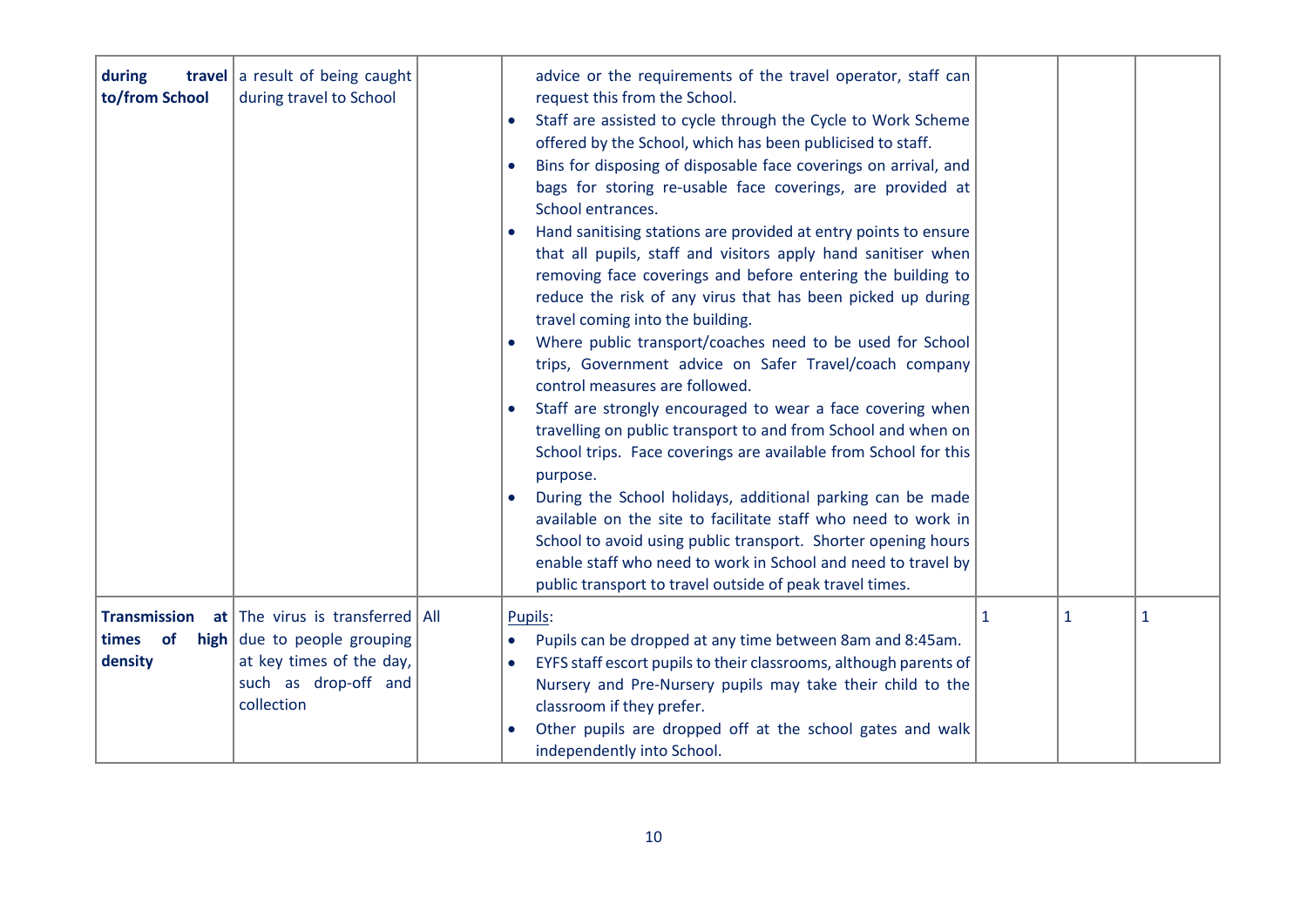|                                                  |                                                                | Pupil collection is staggered to reduce the number of parents<br>and pupils arriving at one time. Siblings can wait at School and<br>be dismissed with an older sibling.<br>On collection, each class will wait together at their allocated<br>entrance at the allocated collection time and pupils will walk to<br>the collecting adult. At the end of the collection time, any<br>remaining pupils will wait outside with a member of staff whilst<br>waiting for their parent to arrive or wait on the Blue stairs for<br>collection.<br>Pupils attending After School Club or other clubs will wait on<br>the Blue stairs.<br>Staff:<br>Staff are able to arrive from 7am and are encouraged to leave<br>$\bullet$<br>as soon as their working day is complete.                                                                                                                                                                                                                                             |                |              |                |
|--------------------------------------------------|----------------------------------------------------------------|-----------------------------------------------------------------------------------------------------------------------------------------------------------------------------------------------------------------------------------------------------------------------------------------------------------------------------------------------------------------------------------------------------------------------------------------------------------------------------------------------------------------------------------------------------------------------------------------------------------------------------------------------------------------------------------------------------------------------------------------------------------------------------------------------------------------------------------------------------------------------------------------------------------------------------------------------------------------------------------------------------------------|----------------|--------------|----------------|
| <b>Transmission</b><br>between people<br>on site | The virus is passed from $\vert$ All<br>between people on site | Good hygiene:<br>Staff, parents and pupils are aware of symptoms of respiratory<br>infections as well as best practice for prevention.<br>Signs advising of the symptoms of respiratory infections are<br>displayed in School and regular reminders are included in the<br>newsletters and staff briefings.<br>Staff are promoting good hygiene with pupils in School<br>(washing hands regularly, sneezing/coughing into tissues,<br>throwing away tissues after use, avoiding touching mouth, eyes<br>and nose) and are aware of the need to practice this<br>themselves.<br>Parents have been advised that they must reinforce good<br>hygiene practices outside of the School.<br>Hand sanitising gel is available throughout the School, including<br>in every room and each playground space.<br>Premises Staff check and replenish hand sanitiser in communal<br>areas during the day. Staff are asked to notify the Premises<br>Team in a timely manner when their hand sanitiser begins to<br>get low. | $\overline{2}$ | $\mathbf{1}$ | $\overline{2}$ |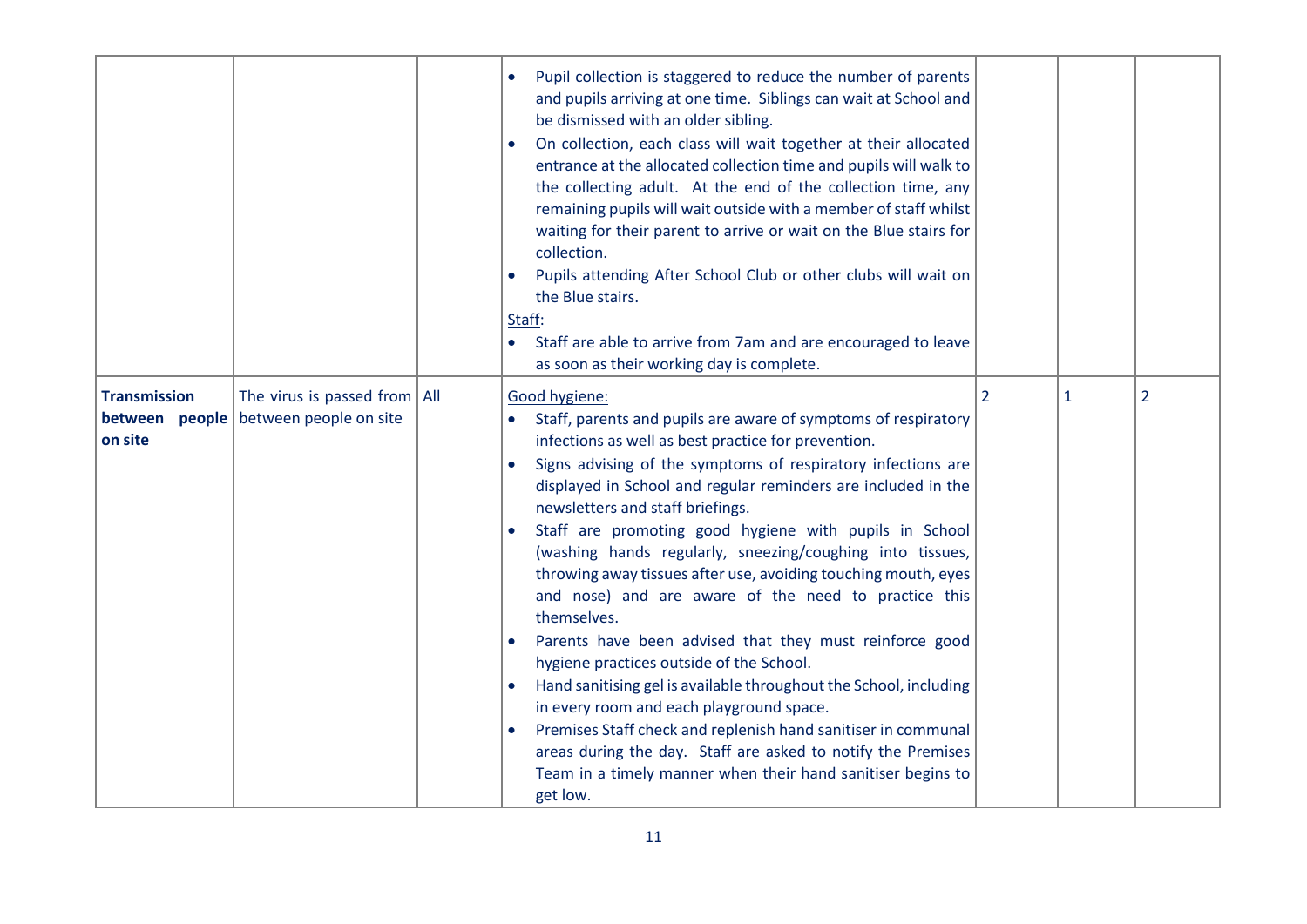|  | Handwashing/hand sanitising is encouraged on entering and<br>exiting the building, after using the bathroom, prior to eating,<br>on leaving and returning to the classroom, before and after<br>putting on a face covering, and before and after using any<br>equipment or resources that is shared or harder to clean.<br>Social distancing:<br>Government guidance no longer requires staff to socially<br>distance, however staff may continue to socially distance from<br>other adults where practical.<br>Government guidance has always recognised that it is not<br>practical for younger children to socially distance.<br>Hand shaking at end of school day can now resume where staff<br>and pupils are comfortable to do so. Another suitable greeting<br>can be used instead where preferred. Staff should ensure that<br>they, and the pupils, clean their hands or hand sanitise before<br>shaking hands with each other (pupils will normally already<br>hand sanitise on leaving the building). Staff are advised to<br>sanitise their hands after contact.<br>Parents drop-off and collect from outside the school. (Pre-<br>Nursery and Nursery parents may drop off at the classroom).<br>Where a sport's national governing body has developed<br>guidance for safe participation in that sport, this will be<br>followed.<br>Shared staff spaces are adjusted to enable staff to distance<br>from each other, where this is preferred and practical. |  |
|--|----------------------------------------------------------------------------------------------------------------------------------------------------------------------------------------------------------------------------------------------------------------------------------------------------------------------------------------------------------------------------------------------------------------------------------------------------------------------------------------------------------------------------------------------------------------------------------------------------------------------------------------------------------------------------------------------------------------------------------------------------------------------------------------------------------------------------------------------------------------------------------------------------------------------------------------------------------------------------------------------------------------------------------------------------------------------------------------------------------------------------------------------------------------------------------------------------------------------------------------------------------------------------------------------------------------------------------------------------------------------------------------------------------------------------------------------------------------------------|--|
|  |                                                                                                                                                                                                                                                                                                                                                                                                                                                                                                                                                                                                                                                                                                                                                                                                                                                                                                                                                                                                                                                                                                                                                                                                                                                                                                                                                                                                                                                                            |  |
|  | The Reception and the front of house office spaces (where staff<br>may come into contact with more people new to the<br>community) are fitted with Perspex screens.                                                                                                                                                                                                                                                                                                                                                                                                                                                                                                                                                                                                                                                                                                                                                                                                                                                                                                                                                                                                                                                                                                                                                                                                                                                                                                        |  |
|  | A Perspex screen may be used to separate staff in the Finance                                                                                                                                                                                                                                                                                                                                                                                                                                                                                                                                                                                                                                                                                                                                                                                                                                                                                                                                                                                                                                                                                                                                                                                                                                                                                                                                                                                                              |  |
|  | Office if more than one member of the team are working there                                                                                                                                                                                                                                                                                                                                                                                                                                                                                                                                                                                                                                                                                                                                                                                                                                                                                                                                                                                                                                                                                                                                                                                                                                                                                                                                                                                                               |  |
|  | at the same time, where this is preferred.<br>Floor markings support social distancing where this is practical                                                                                                                                                                                                                                                                                                                                                                                                                                                                                                                                                                                                                                                                                                                                                                                                                                                                                                                                                                                                                                                                                                                                                                                                                                                                                                                                                             |  |
|  | and considered appropriate or preferred.                                                                                                                                                                                                                                                                                                                                                                                                                                                                                                                                                                                                                                                                                                                                                                                                                                                                                                                                                                                                                                                                                                                                                                                                                                                                                                                                                                                                                                   |  |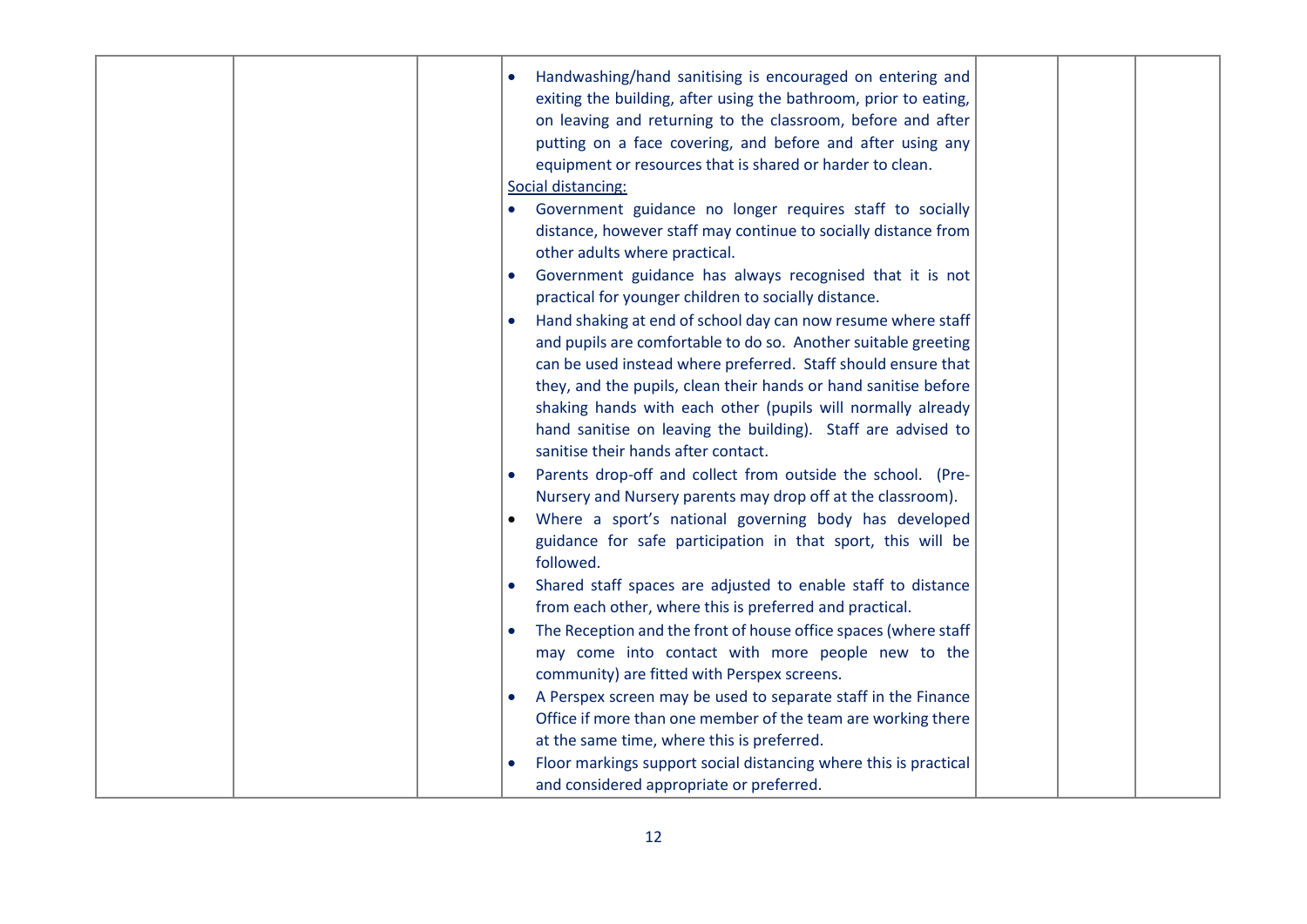| Staff should continue to meet in rooms where distancing is<br>possible, wherever possible or practical, and all staff should feel<br>able to socially distance from others if preferred. Weekly staff<br>meetings and staff briefings will take place in a large ventilated<br>space where distancing is possible or will take place virtually.<br>Pupils should continue to be positioned back-to-back or side-<br>to-side when singing (rather than face-to-face) whenever<br>possible and distancing should be maintained to the extent<br>possible.<br>Large events:<br>Large events, such as Open Days, are discussed by the SLT<br>before each event and where it is felt that an additional specific<br>risk assessed is required to ensure that they occur in a manner       |
|--------------------------------------------------------------------------------------------------------------------------------------------------------------------------------------------------------------------------------------------------------------------------------------------------------------------------------------------------------------------------------------------------------------------------------------------------------------------------------------------------------------------------------------------------------------------------------------------------------------------------------------------------------------------------------------------------------------------------------------------------------------------------------------|
| compliant with Government guidance (including potentially<br>running them virtually where appropriate) such a risk<br>assessment is prepared.<br>Mixing of staff and pupils:                                                                                                                                                                                                                                                                                                                                                                                                                                                                                                                                                                                                         |
| Whenever possible, staff are facilitated to minimise mixing with<br>people outside of their normal group of contacts:<br>Where possible, meetings take place in areas where<br>$\circ$<br>distancing is possible. Weekly and bi-weekly staff<br>meetings will take place in a large ventilated space where<br>social distancing is possible or will take place virtually.<br>Staff avoid entering another member of staff's workspace,<br>$\circ$<br>where this is preferred by either member of staff.<br>Staff may choose to eat their lunch or take breaks in the<br>$\circ$<br>staffroom or at their own workspace, depending on<br>personal preference.<br>Regular scheduled cleaning reduces the risk of the virus<br>$\circ$<br>passing to staff from equipment and surfaces. |
| All staff entering another member of staff's workspace should<br>be diligent in their use of hand sanitiser/hand-washing, and be<br>respectful of the preferences of the other members of staff<br>present.                                                                                                                                                                                                                                                                                                                                                                                                                                                                                                                                                                          |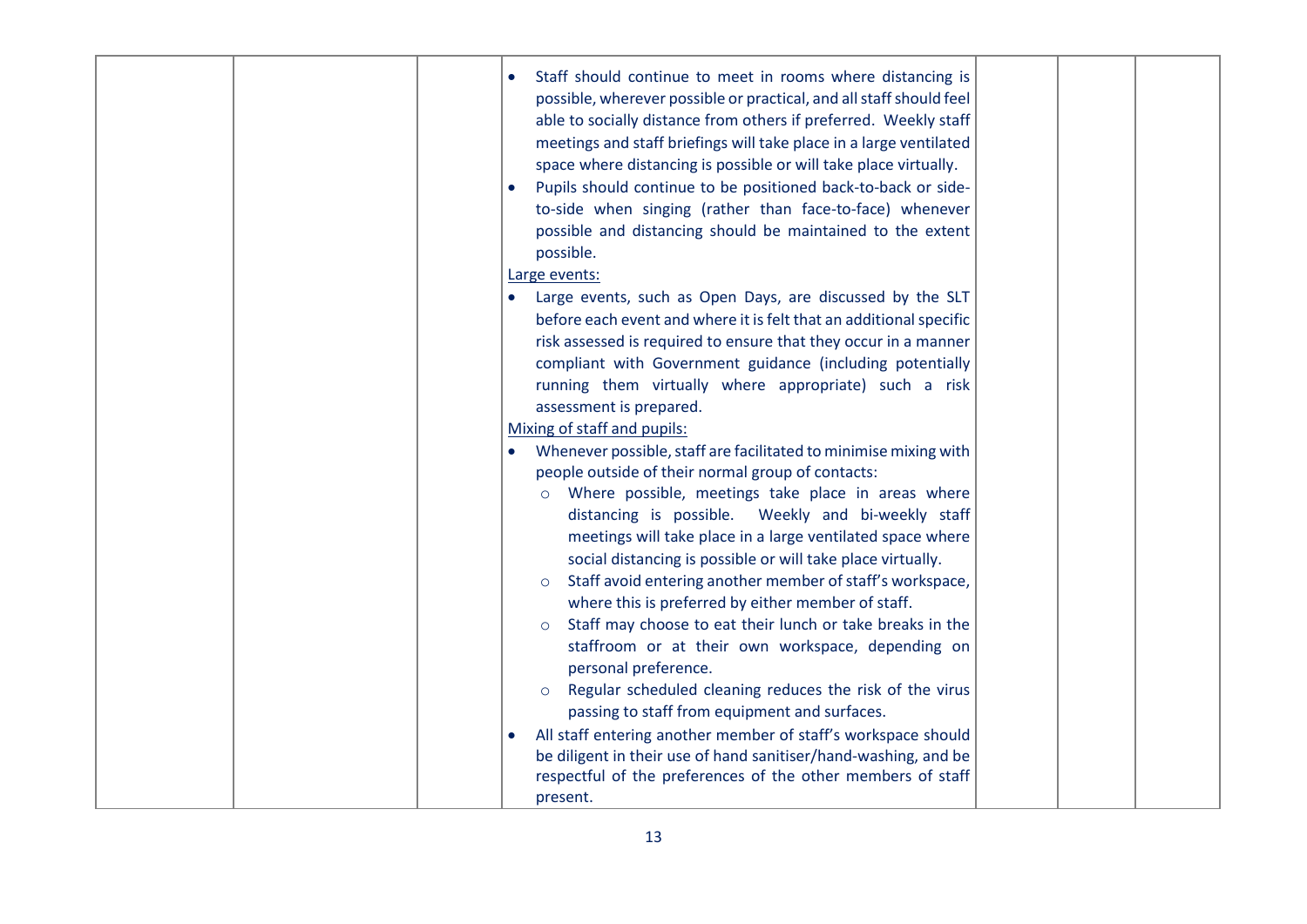| Shared resources/equipment:<br>It is now understood that the virus is transmitted primary via<br>$\bullet$ |  |
|------------------------------------------------------------------------------------------------------------|--|
| the air rather than through contact with shared objects.                                                   |  |
| Where preferred and practical, staff or pupils may use their                                               |  |
| own dedicated resources.                                                                                   |  |
| Where resources/equipment (such as play-time, sports, music,<br>$\bullet$                                  |  |
| art and science equipment) have been shared in a manner that                                               |  |
| makes them at particular risk of transmitting the virus (such as                                           |  |
| a recorder that has been in someone's mouth), these are                                                    |  |
| cleaned and/or left unused and out of reach for 48 hours (72                                               |  |
| hours for plastic items) between sessions (e.g. at the end of                                              |  |
| each break time/PE lesson etc), where practical.                                                           |  |
| Regular hand washing and/or use of hand sanitiser mitigates<br>$\bullet$                                   |  |
| the risk of the virus being transferred onto and off the                                                   |  |
| resources.                                                                                                 |  |
| In EYFS:<br>$\bullet$                                                                                      |  |
| Each classroom has its own sand and water tables.<br>$\circ$                                               |  |
| Water is changed daily.<br>$\circ$                                                                         |  |
| Sand is changed regularly.<br>$\circ$                                                                      |  |
| Fresh play-doh is made each week (when required) for                                                       |  |
| each classroom.                                                                                            |  |
| Dressing-up clothes are washed regularly.<br>$\circ$                                                       |  |
| Hand sanitiser should be used before and after use of the<br>$\bullet$                                     |  |
| photocopier/other equipment.                                                                               |  |
| Photocopiers are sanitised by the Premises Team/cleaners<br>$\bullet$                                      |  |
| regularly.                                                                                                 |  |
| <b>Entry and EntrySign systems:</b><br>$\bullet$<br>General:                                               |  |
| Hand gel will be adjacent to the door pad for staff to apply                                               |  |
| $\circ$<br>before opening the front door.                                                                  |  |
| Hand gel will be available in the Reception area for use<br>$\circ$                                        |  |
| after opening the front door.                                                                              |  |
| Entrysign fobs should be used whenever possible for                                                        |  |
| hands-free sign-in/out.                                                                                    |  |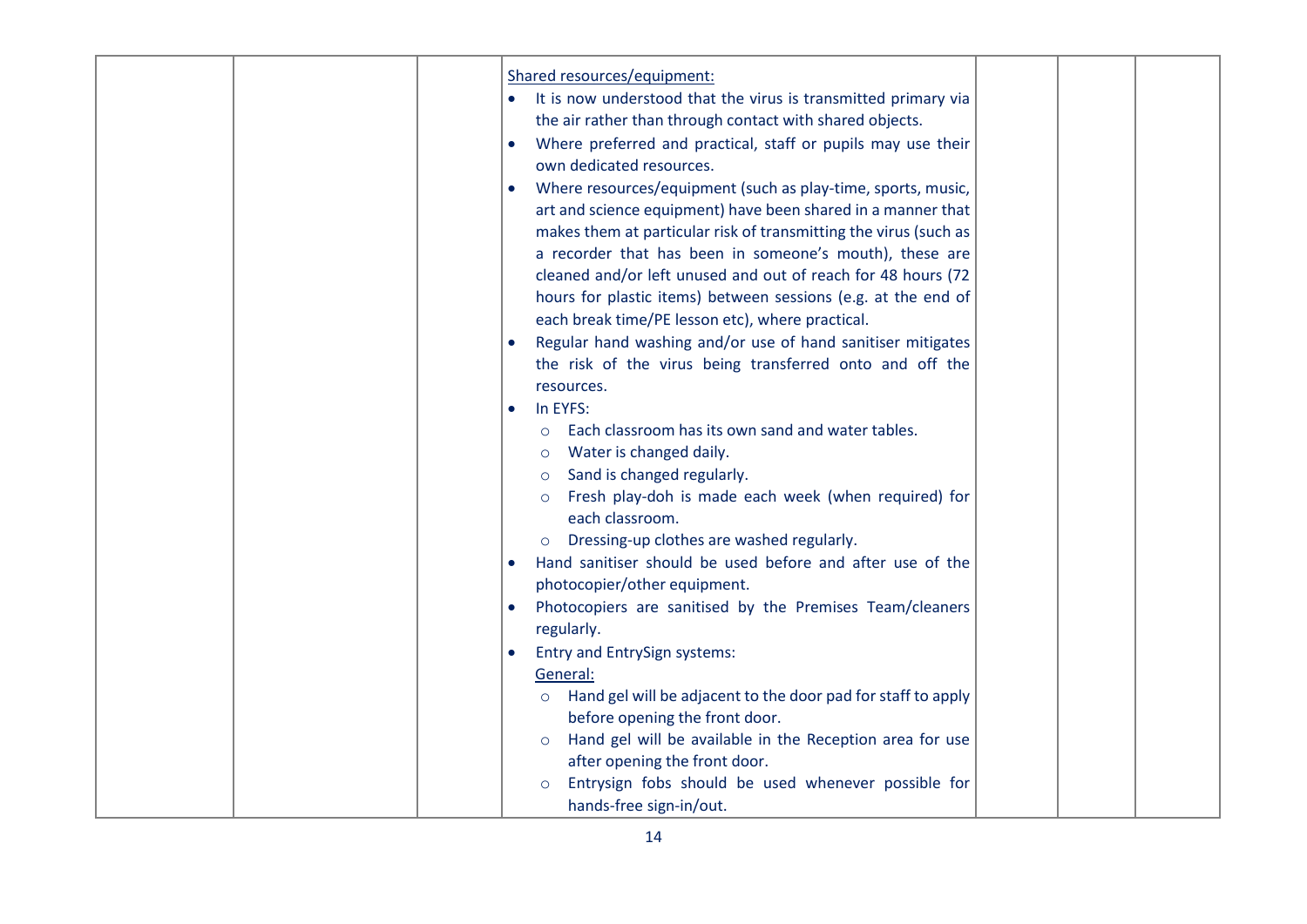| Hand sanitiser should be used before and after using<br>$\circ$<br>EntrySign screen if fobs are not used.<br>EntrySign screen is sanitised regularly.<br>$\circ$<br>Visitors/contractors:<br>o Administrative/Premises<br><b>Staff</b><br>will<br>supervise<br>visitors/contractors signing in/out using<br>EntrySign,<br>encouraging hand sanitiser to be used before and after.<br>Administrative/Premises Staff will check the temperature<br>of visitors on arrival.<br>Ventilation:<br>Where weather and safety permit, windows and ground floor<br>(rear) doors are opened to encourage airflow and ventilation.<br>Ideally at least two apertures are opened in each occupied<br>room.<br>Premises Team opens doors/windows in communal spaces as<br>$\bullet$<br>part of the opening up process. Doors/windows in other spaces<br>should be opened by staff when first using that room each day.<br>During cooler weather, the windows will be opened just<br>enough to allow background ventilation when the room is<br>occupied and opened more fully during breaks to purge the air<br>in the room.<br>The ventilation throughout the building has been reviewed<br>$\bullet$<br>over Summer 2021 and arrangements for additional ventilation<br>made where appropriate.<br>Windows in the Resource Room will be opened and the door<br>$\bullet$<br>from the Resource Room to the dining room held ajar during<br>the lunch period to provide additional ventilation to the dining<br>room.<br>Fans/air-conditioning are available in each room to increase<br>airflow and used as much as possible.<br>Air-conditioning is set on "fresh air" mode.<br>$\bullet$ |  |
|-------------------------------------------------------------------------------------------------------------------------------------------------------------------------------------------------------------------------------------------------------------------------------------------------------------------------------------------------------------------------------------------------------------------------------------------------------------------------------------------------------------------------------------------------------------------------------------------------------------------------------------------------------------------------------------------------------------------------------------------------------------------------------------------------------------------------------------------------------------------------------------------------------------------------------------------------------------------------------------------------------------------------------------------------------------------------------------------------------------------------------------------------------------------------------------------------------------------------------------------------------------------------------------------------------------------------------------------------------------------------------------------------------------------------------------------------------------------------------------------------------------------------------------------------------------------------------------------------------------------------------------------------------------------------------|--|
|                                                                                                                                                                                                                                                                                                                                                                                                                                                                                                                                                                                                                                                                                                                                                                                                                                                                                                                                                                                                                                                                                                                                                                                                                                                                                                                                                                                                                                                                                                                                                                                                                                                                               |  |
|                                                                                                                                                                                                                                                                                                                                                                                                                                                                                                                                                                                                                                                                                                                                                                                                                                                                                                                                                                                                                                                                                                                                                                                                                                                                                                                                                                                                                                                                                                                                                                                                                                                                               |  |
| Air purifiers that use UV light to destroy germs, bacteria and<br>$\bullet$                                                                                                                                                                                                                                                                                                                                                                                                                                                                                                                                                                                                                                                                                                                                                                                                                                                                                                                                                                                                                                                                                                                                                                                                                                                                                                                                                                                                                                                                                                                                                                                                   |  |
| viruses are installed in all rooms (except those with air                                                                                                                                                                                                                                                                                                                                                                                                                                                                                                                                                                                                                                                                                                                                                                                                                                                                                                                                                                                                                                                                                                                                                                                                                                                                                                                                                                                                                                                                                                                                                                                                                     |  |
| conditioning and a small number of rooms which can be well                                                                                                                                                                                                                                                                                                                                                                                                                                                                                                                                                                                                                                                                                                                                                                                                                                                                                                                                                                                                                                                                                                                                                                                                                                                                                                                                                                                                                                                                                                                                                                                                                    |  |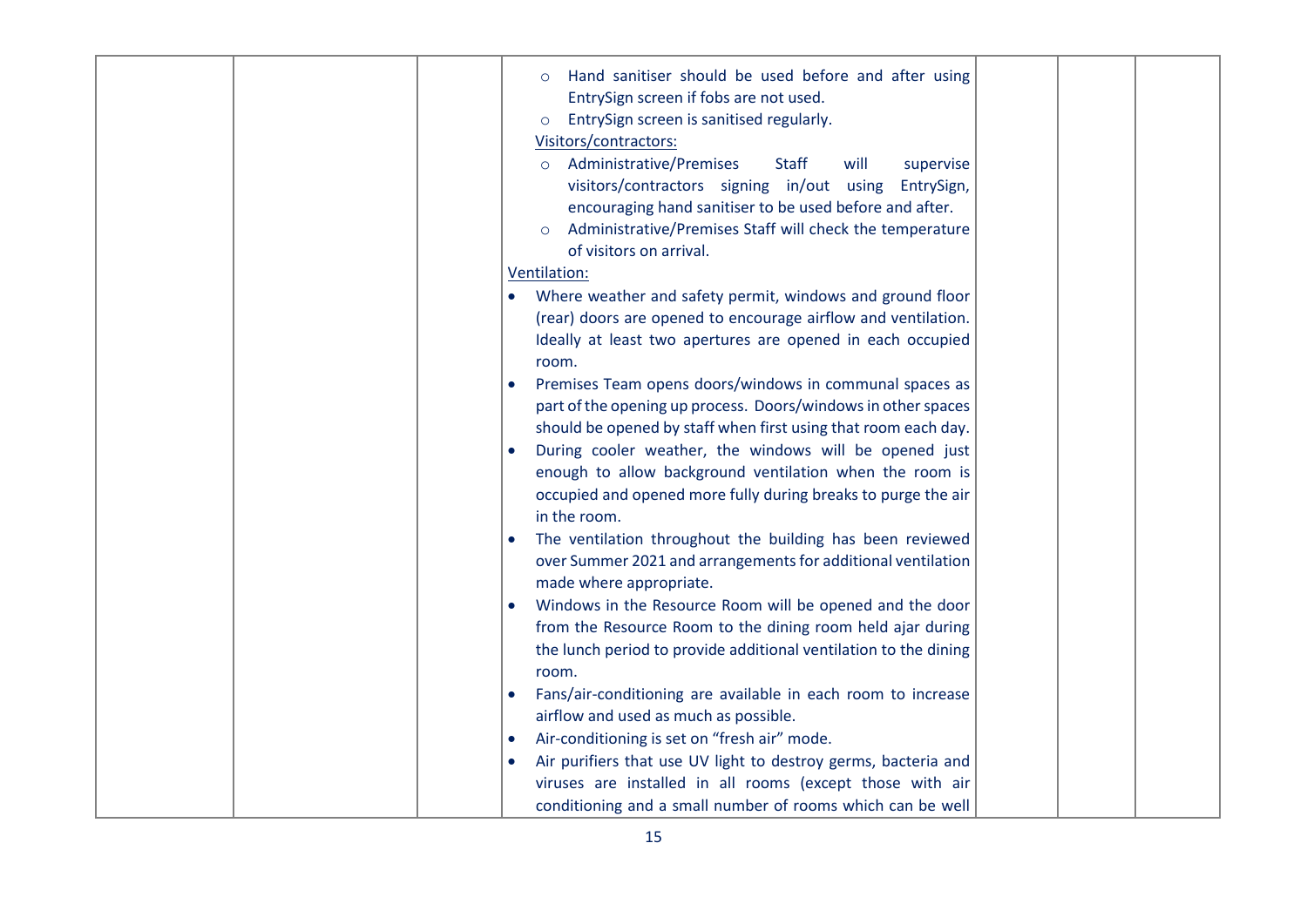|                                |                                                                                                          | ventilated with windows and where the numbers of people<br>who will be present in that space at any one time is low), to<br>support the circulation of clean air, particularly when it is<br>harder to have windows open due to weather conditions.<br>If not already open, doors to the outside from Chapel Hall<br>should be opened regularly to allow fresh air to circulate.<br>Face coverings:<br>All staff, visitors and pupils are able to wear a face covering<br>$\bullet$<br>(supplemented by a face visor should they wish) whenever they<br>feel appropriate.<br>Staff and visitors are encouraged to consider wearing a face<br>$\bullet$<br>covering in crowded or enclosed spaces.<br>Any staff member or adult visitors who:<br>$\bullet$<br>o has tested positive but has returned to School earlier than<br>10 full days after testing positive; or<br>is a household contact of someone who has tested<br>positive; or<br>o is suffering from symptoms of a respiratory infection,<br>should wear a face covering when within 2m of others and<br>when moving around the building, where they are able to do<br>so. Staff and adult visitors do not need to wear a face covering<br>when teaching or presenting if this would have a significant<br>detrimental impact on the quality of their teaching or<br>presentation, provided other mitigating measures are in place,<br>such as good ventilation, minimal time spent in close contact<br>with anyone and distancing from other adults and any children<br>at high risk. |              |   |
|--------------------------------|----------------------------------------------------------------------------------------------------------|----------------------------------------------------------------------------------------------------------------------------------------------------------------------------------------------------------------------------------------------------------------------------------------------------------------------------------------------------------------------------------------------------------------------------------------------------------------------------------------------------------------------------------------------------------------------------------------------------------------------------------------------------------------------------------------------------------------------------------------------------------------------------------------------------------------------------------------------------------------------------------------------------------------------------------------------------------------------------------------------------------------------------------------------------------------------------------------------------------------------------------------------------------------------------------------------------------------------------------------------------------------------------------------------------------------------------------------------------------------------------------------------------------------------------------------------------------------------------------------------------------------------------------------------------|--------------|---|
| <b>Transmission</b><br>on site | The virus is transferred   All<br><b>between people</b> via surfaces or resources<br>within the building | It is now understood that the virus is transmitted primary via $ 1 $<br>$\bullet$<br>the air rather than through contact with shared objects.<br>Internal doors are held open with fire door retainers, where<br>possible, to avoid needing to touch door handles wen moving<br>about the building.<br>Cleaning:                                                                                                                                                                                                                                                                                                                                                                                                                                                                                                                                                                                                                                                                                                                                                                                                                                                                                                                                                                                                                                                                                                                                                                                                                                   | $\mathbf{1}$ | 1 |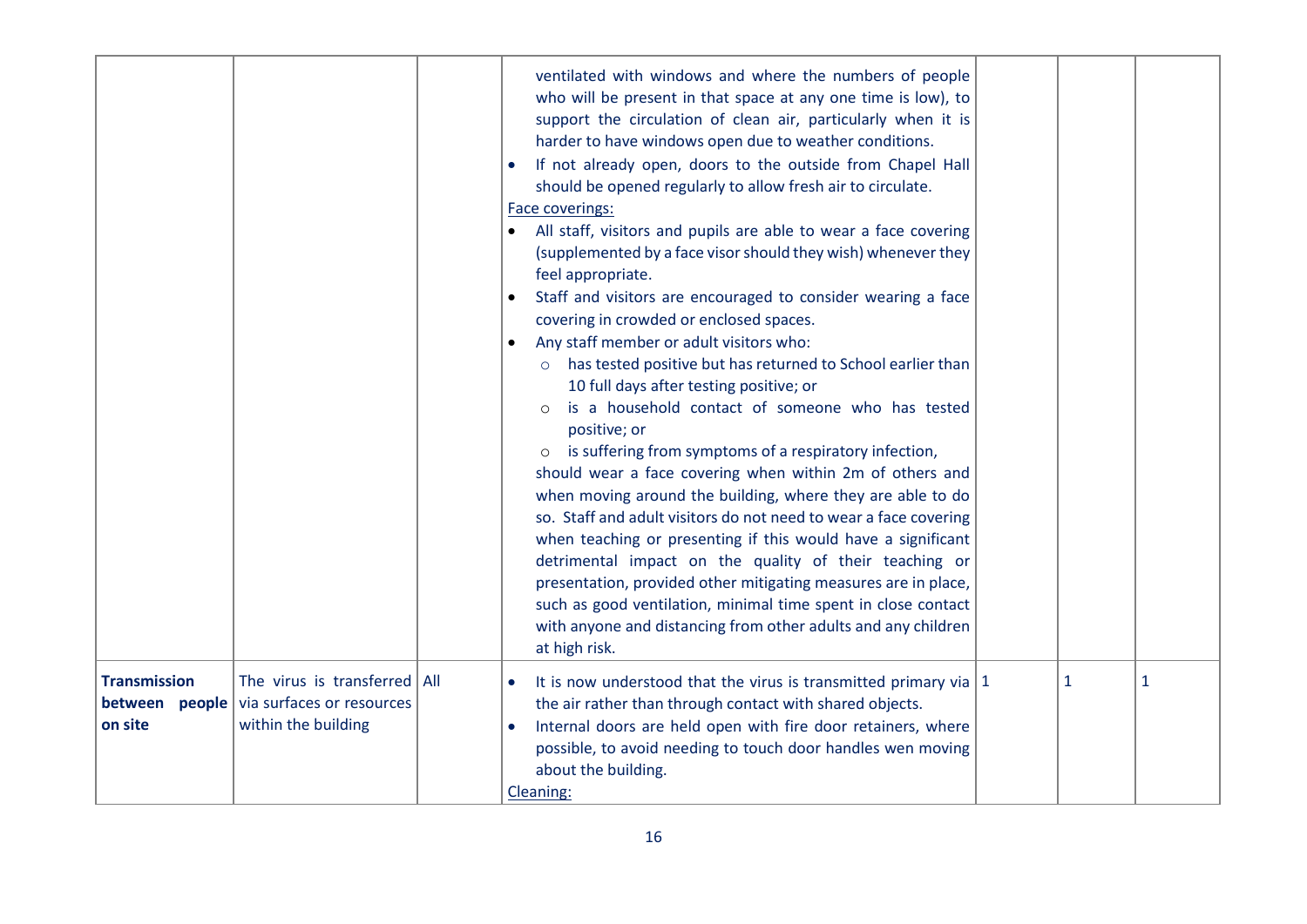|                       |                                                                                                         | Regularly touched shared items, such as handrails and door<br>handles/knobs, locks, key pads, EntrySign screen, switches<br>together with water fountains, toilets, taps, staff room surfaces<br>and equipment are cleaned throughout the school day.<br>Disposable towels are used for hand washing and for drying up<br>in staff rooms.<br>Premises staff and Cleaning Contractors clean non-disposable<br>$\bullet$<br>cloths and mops regularly.<br>Classrooms, toilets and communal areas, including staff rooms,<br>are cleaned thoroughly every day.<br>Receptionists clean their shared equipment at the start and end<br>of their shift.<br>Where practical, shared equipment is cleaned regularly by the<br>users or staff responsible for the equipment.<br>Where lunch is being eaten in the classroom, classroom desks<br>are cleaned by the supervising staff (and/or where appropriate<br>pupils) before eating lunch.<br>Cleaning products are available to staff to enable them to<br>supplement the cleaning undertaken by the Premises Team<br>and Cleaning Contractors where appropriate or preferred. |              |              |
|-----------------------|---------------------------------------------------------------------------------------------------------|----------------------------------------------------------------------------------------------------------------------------------------------------------------------------------------------------------------------------------------------------------------------------------------------------------------------------------------------------------------------------------------------------------------------------------------------------------------------------------------------------------------------------------------------------------------------------------------------------------------------------------------------------------------------------------------------------------------------------------------------------------------------------------------------------------------------------------------------------------------------------------------------------------------------------------------------------------------------------------------------------------------------------------------------------------------------------------------------------------------------------|--------------|--------------|
| <b>Face-coverings</b> | The virus is transmitted $\vert$ All<br>through<br>poor practice<br>when<br>using<br>face-<br>coverings | Masks and clear face visors are available to all staff working in $ 1$<br>School to wear if they wish.<br>Staff may also wear their own face covering should they wish.<br>Any staff member or adult visitors who:<br>has tested positive but has returned to School earlier than<br>$\circ$<br>10 full days after testing positive; or<br>is a household contact of someone who has tested<br>$\circ$<br>positive; or<br>is suffering from symptoms of a respiratory infection,<br>$\circ$<br>should wear a face covering when within 2m of others and<br>when moving around the building until the end of 10 full days<br>after the date of the relevant positive test or, in the case of<br>symptoms, until the symptoms has gone.                                                                                                                                                                                                                                                                                                                                                                                      | $\mathbf{1}$ | $\mathbf{1}$ |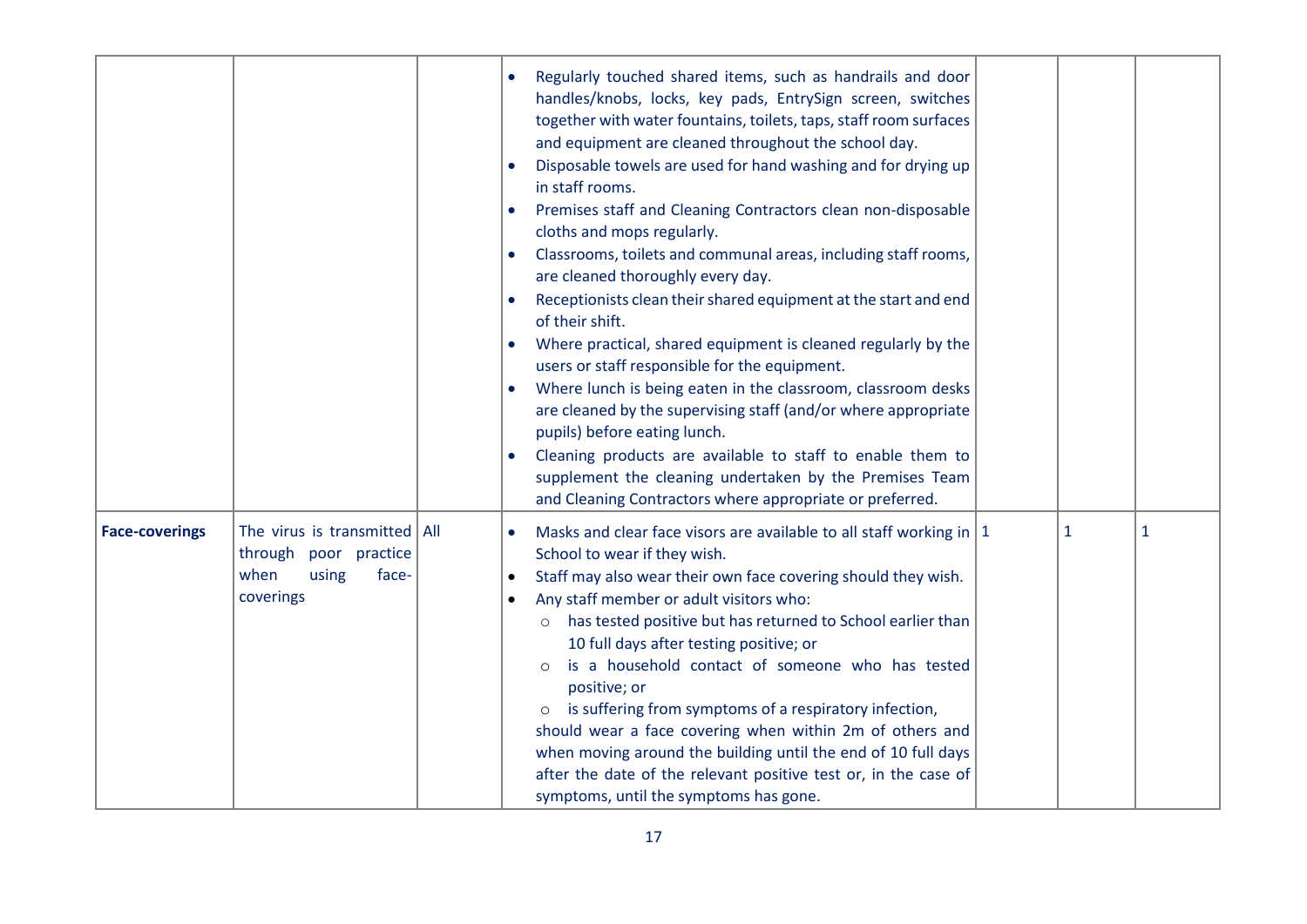| Staff and pupils (over 3 years old) are supported to wear a face<br>covering if they choose to wear one. PHE advises that for<br>health and safety reasons, face coverings should not be used<br>for children under 3 years old.<br>Staff are advised to:<br>$\bullet$<br>cover their mouth, nose and chin with their face covering;<br>$\circ$<br>adjust the face covering to their face leaving no gaps on the<br>$\circ$<br>sides;<br>wash their hands thoroughly with soap and water for 20<br>$\circ$<br>seconds or use hand sanitiser before putting a face<br>covering on, and before and after removing it (hand<br>sanitiser or hand-washing facilities are available<br>throughout the building to enable this);<br>when wearing a face covering, they should avoid touching<br>$\circ$<br>their face or face covering, as they could contaminate<br>them with germs from their hands;<br>change their face covering if it becomes dirty or damp<br>$\circ$<br>(disposable face coverings are available in School from the<br>Reception or Premises Team if staff don't have their own<br>spare face covering);<br>remove their mask using the straps, without touching the<br>$\circ$<br>front of the mask, and pulling it away from their face;<br>store a re-usable mask in a clean, re-sealable bag (which<br>$\circ$<br>are available from the Reception desk or Premises Team);<br>dispose of disposable masks in the general (not recycling)<br>waste bins (available throughout the building);<br>change and, and if washable, wash a re-usable face<br>$\circ$<br>covering daily (in line with manufacturer's instructions);<br>continue to follow all other protective measures, including<br>$\circ$<br>washing their hands/using hand sanitiser regularly and<br>practicing social distancing wherever possible. |  |
|----------------------------------------------------------------------------------------------------------------------------------------------------------------------------------------------------------------------------------------------------------------------------------------------------------------------------------------------------------------------------------------------------------------------------------------------------------------------------------------------------------------------------------------------------------------------------------------------------------------------------------------------------------------------------------------------------------------------------------------------------------------------------------------------------------------------------------------------------------------------------------------------------------------------------------------------------------------------------------------------------------------------------------------------------------------------------------------------------------------------------------------------------------------------------------------------------------------------------------------------------------------------------------------------------------------------------------------------------------------------------------------------------------------------------------------------------------------------------------------------------------------------------------------------------------------------------------------------------------------------------------------------------------------------------------------------------------------------------------------------------------------------------------------------------------------------------------------|--|
| Staff are provided with video guidance from the WHO to<br>support their safe wearing of a face covering<br>(https://www.youtube.com/watch?v=9Tv2BVN_WTk).                                                                                                                                                                                                                                                                                                                                                                                                                                                                                                                                                                                                                                                                                                                                                                                                                                                                                                                                                                                                                                                                                                                                                                                                                                                                                                                                                                                                                                                                                                                                                                                                                                                                              |  |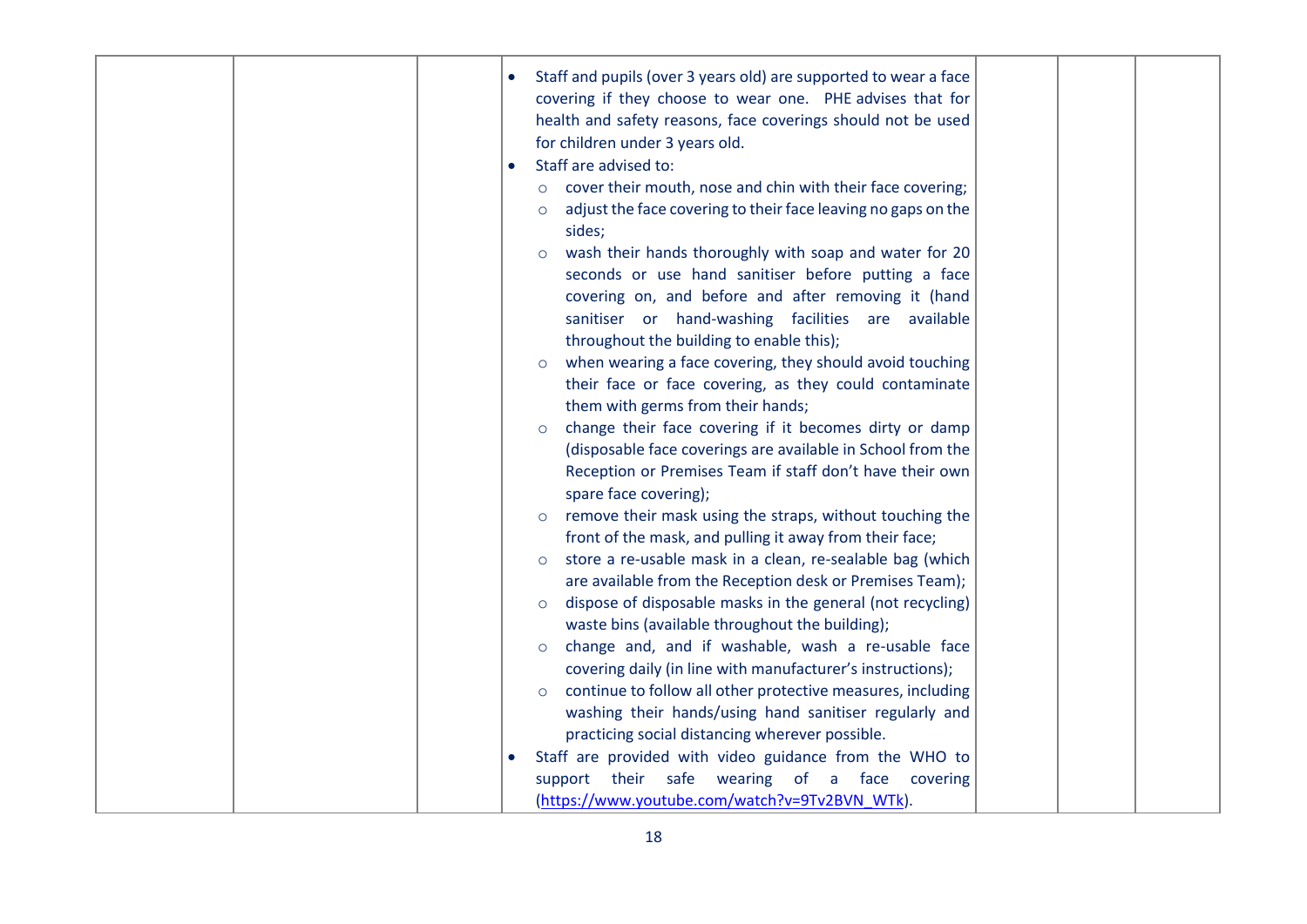|                                                  |                                                                                                                                                              | Staff are advised that face visors on their own are not effective<br>against aerosol transmission and should not be considered as<br>effective a protective measure as face coverings.<br>Staff should support children who wish to wear a face covering<br>in School to follow the above guidance as far as possible and<br>appropriate for their age, with a focus on ensuring that children<br>are washing their hands or using hand sanitiser at regular<br>intervals and the mask is stored appropriately, away from other<br>children, when not in use. Staff will not insist a child wears their<br>face covering in School if they do not want to.                                                                                                                                                                                                                                                                                                                                                                                                                                                                                                                                                                                                                                                                                    |   |                |
|--------------------------------------------------|--------------------------------------------------------------------------------------------------------------------------------------------------------------|-----------------------------------------------------------------------------------------------------------------------------------------------------------------------------------------------------------------------------------------------------------------------------------------------------------------------------------------------------------------------------------------------------------------------------------------------------------------------------------------------------------------------------------------------------------------------------------------------------------------------------------------------------------------------------------------------------------------------------------------------------------------------------------------------------------------------------------------------------------------------------------------------------------------------------------------------------------------------------------------------------------------------------------------------------------------------------------------------------------------------------------------------------------------------------------------------------------------------------------------------------------------------------------------------------------------------------------------------|---|----------------|
| Management of An<br>accidents/illness<br>on site | adult<br>child   All<br>or<br>becomes ill (whether<br>with<br>suspected<br>or other<br><b>coronavirus</b><br>has<br>illness)<br>or<br>an<br>accident on site | Management of staff and pupils who develop symptoms of 2<br>coronavirus at school:<br>Under current guidance, staff and pupils with symptoms of a<br>respiratory infection with a temperature, or who do not feel<br>well enough to be at work or carry out normal activities, should<br>stay home and avoid contact with others.<br>Signs advising of the symptoms of a respiratory infection and<br>what to do are displayed in School and regular reminders are<br>included in the newsletters and staff briefings.<br>Qualified first aiders care for pupils at school and are alert to<br>signs of respiratory infections.<br>Government guidance advises that:<br>Children and young people with mild symptoms such as a<br>$\circ$<br>runny nose, sore throat, or slight cough, who are otherwise<br>well, can continue to attend their education setting.<br>Children and young people who are unwell and have a high<br>$\circ$<br>temperature should stay at home and avoid contact with<br>other people, where they can. They can go back to school,<br>college or childcare, and resume normal activities when<br>they no longer have a high temperature and they are well<br>enough to attend.<br>A face covering should be worn by staff who are in close contact<br>with a child who:<br>has a high temperature, or<br>$\circ$ | 1 | $\overline{2}$ |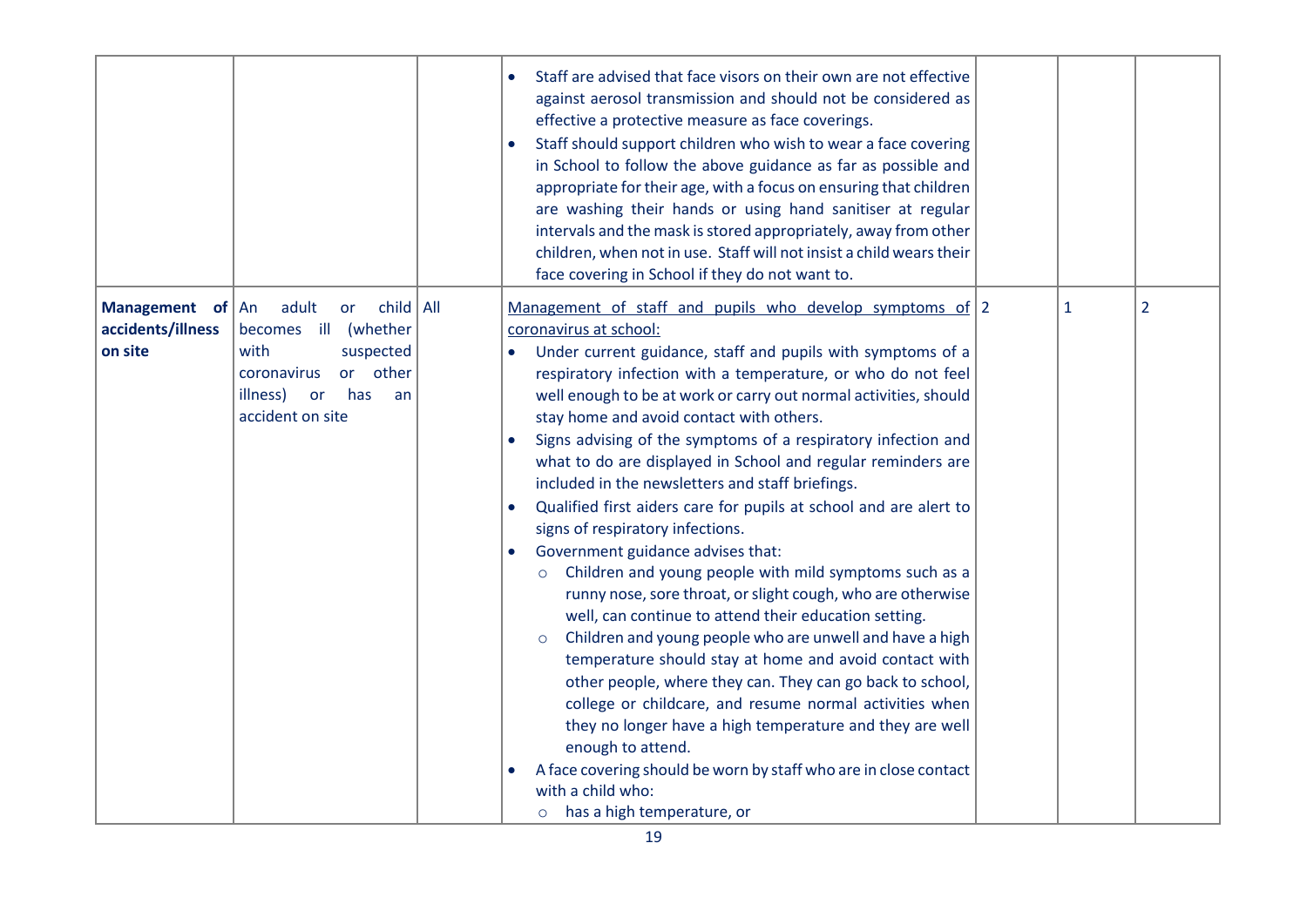|  | is unwell with symptoms of a respiratory infection and is<br>too unwell to remain in School.<br>Members of staff who are not fully vaccinated have been<br>advised that they should not be in close contact with a child<br>with a suspected temperature or symptoms of a respiratory<br>infection, which includes not checking their temperature to<br>ascertain whether they have a fever.<br>Where it is suspected that someone may have a temperature,<br>$\bullet$<br>the adult (or supervising adult where it is a child) will request a<br>thermometer and take their own temperature or (if a child) the<br>child's temperature and confirm whether or not it exceeds<br>37.8C.<br>If a child in School is unwell with more than mild symptoms of<br>a respiratory infection or has a high temperature, the first aider<br>(or a member of SLT in her absence) will contact the child's<br>parents to discuss the symptoms and child will be looked after<br>in a location away from other staff and pupils where they will<br>be supervised by a member of staff standing outside of the<br>room or if necessary, a member of staff within the room.<br>All children with a temperature will normally be required to go<br>$\bullet$<br>home (and remain at home for at least 24 hours after the<br>temperature has gone), unless, following discussion with the<br>parents, the first aider/member of SLT is reassured that a<br>temperature relates to a reaction to a vaccine or teething.<br>If symptoms are displayed by a staff member in School and they<br>$\bullet$<br>do not feel well enough to be in School or have a temperature,<br>they will inform a member of SLT by telephone or email and<br>then go home, or self-isolate within the School until they are<br>able to go home.<br>Headmistress (or other member of SLT if the Headmistress is<br>not on site) will be kept informed if coronavirus is suspected. |  |  |
|--|-----------------------------------------------------------------------------------------------------------------------------------------------------------------------------------------------------------------------------------------------------------------------------------------------------------------------------------------------------------------------------------------------------------------------------------------------------------------------------------------------------------------------------------------------------------------------------------------------------------------------------------------------------------------------------------------------------------------------------------------------------------------------------------------------------------------------------------------------------------------------------------------------------------------------------------------------------------------------------------------------------------------------------------------------------------------------------------------------------------------------------------------------------------------------------------------------------------------------------------------------------------------------------------------------------------------------------------------------------------------------------------------------------------------------------------------------------------------------------------------------------------------------------------------------------------------------------------------------------------------------------------------------------------------------------------------------------------------------------------------------------------------------------------------------------------------------------------------------------------------------------------------------------------------------------------------------|--|--|
|  | A member of SLT is in School whenever staff or children are on                                                                                                                                                                                                                                                                                                                                                                                                                                                                                                                                                                                                                                                                                                                                                                                                                                                                                                                                                                                                                                                                                                                                                                                                                                                                                                                                                                                                                                                                                                                                                                                                                                                                                                                                                                                                                                                                                |  |  |
|  | site.                                                                                                                                                                                                                                                                                                                                                                                                                                                                                                                                                                                                                                                                                                                                                                                                                                                                                                                                                                                                                                                                                                                                                                                                                                                                                                                                                                                                                                                                                                                                                                                                                                                                                                                                                                                                                                                                                                                                         |  |  |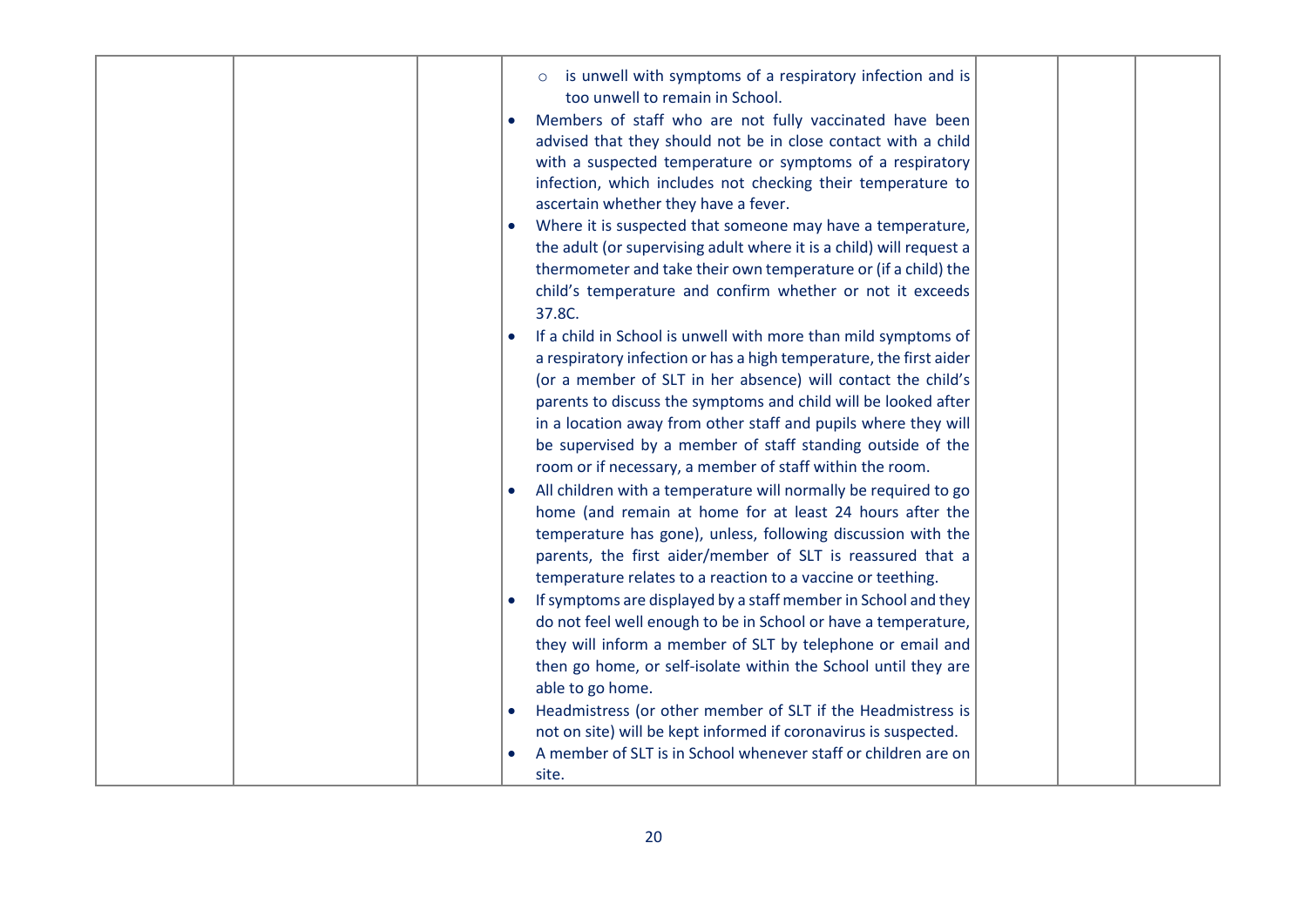| Where the person seems very unwell, advice will be obtained<br>$\bullet$<br>from NHS111 or 999 will be called.<br>Medical needs of the children in school are known by the staff<br>$\bullet$<br>and will be advised to medical advisers/local authorities as<br>necessary and will help inform response.<br>If a positive test result is received, staff and parents must follow<br>$\bullet$<br>all recommended Government guidelines, including self-<br>isolating for the recommended period of time. Staff and<br>parents have been advised of this requirement.<br>Where the School is aware that someone has tested positive<br>and it is practical for the School to do so, they will alert staff<br>and parents of pupils who are in regular prolonged contact with<br>the person to the presence of a positive case within the<br>relevant contact group.<br>Where a member of staff knows they are a household contact<br>of someone who has tested positive they should contact a<br>member of SLT and wear a face covering for 10 full days from<br>the date of the positive test.<br>Where symptoms of a respiratory infection are spreading<br>rapidly amongst contact groups or where symptoms are of an<br>increasing severity, the SLT will discuss appropriate action and<br>may seek advice from the Camden Public Health team.<br>Management of pupils with other medical or first aid needs:<br>School staff care for pupils at school in line with normal<br>$\bullet$<br>protocols.<br>First aid kits are in every classroom.<br>$\bullet$<br>PPE will be worn in line with normal protocols.<br>$\bullet$ |
|------------------------------------------------------------------------------------------------------------------------------------------------------------------------------------------------------------------------------------------------------------------------------------------------------------------------------------------------------------------------------------------------------------------------------------------------------------------------------------------------------------------------------------------------------------------------------------------------------------------------------------------------------------------------------------------------------------------------------------------------------------------------------------------------------------------------------------------------------------------------------------------------------------------------------------------------------------------------------------------------------------------------------------------------------------------------------------------------------------------------------------------------------------------------------------------------------------------------------------------------------------------------------------------------------------------------------------------------------------------------------------------------------------------------------------------------------------------------------------------------------------------------------------------------------------------------------------------------------------------------------------|
| Adequate supplies:<br>Primary First Aider regularly reviews supplies and requests<br>$\bullet$<br>replenishment well in advance of running out. In her absence,<br>a member of staff is nominated to monitor first aid supplies.<br>Number of first aiders:<br>High number of first aiders within the School staff.                                                                                                                                                                                                                                                                                                                                                                                                                                                                                                                                                                                                                                                                                                                                                                                                                                                                                                                                                                                                                                                                                                                                                                                                                                                                                                                |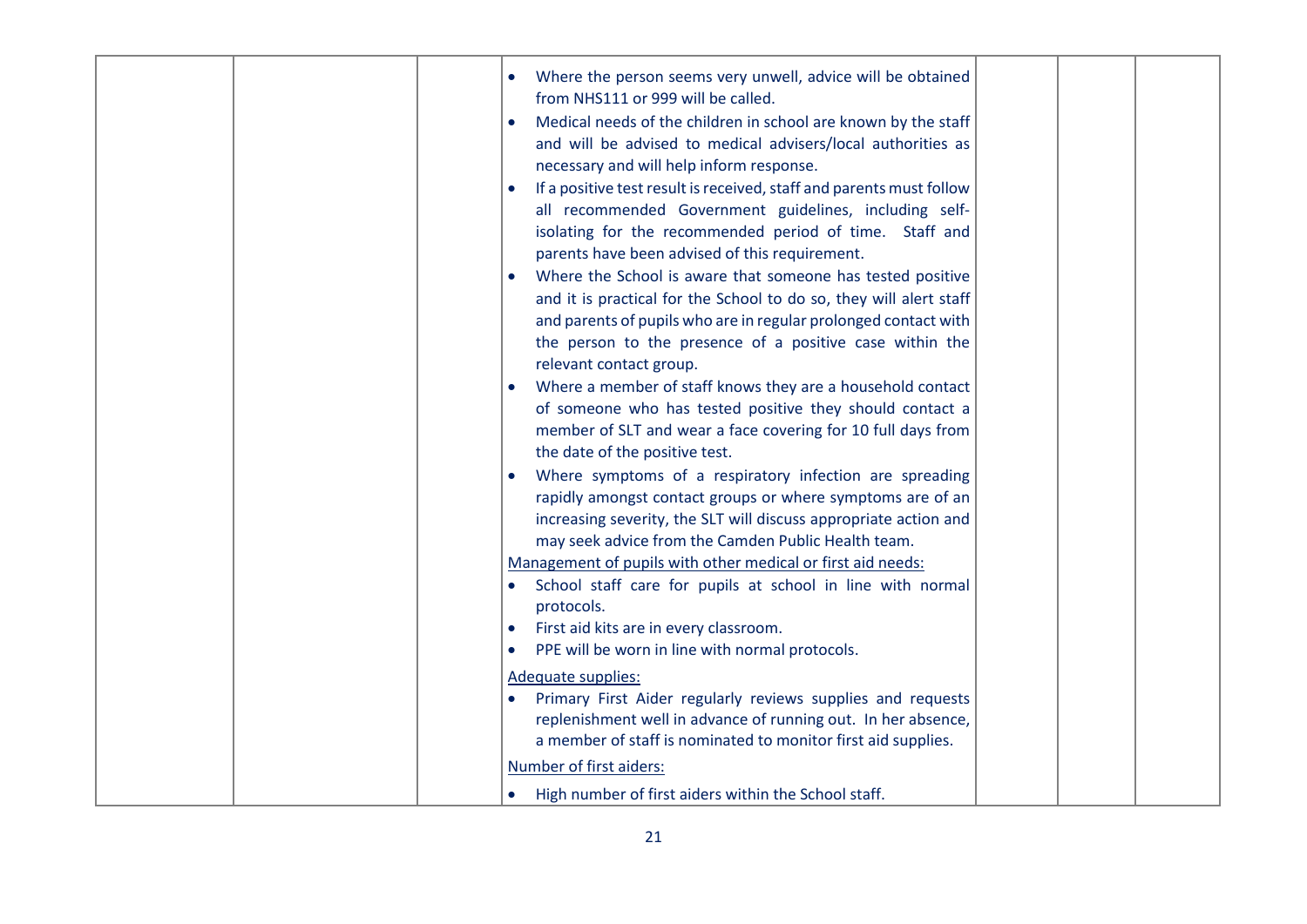|                                           |                                                                                                                                                                |                        | Minor first aid matters (small cuts and grazes) managed by<br>class-based staff in accordance with normal protocols.                                                                                                                                                                                                                                                                                                                                                                                                                                                                                                                                                                                                                                                                                                                                                                                                                                                                                                                                                                                                                                                                                                                                                                                                                                                          |              |                |
|-------------------------------------------|----------------------------------------------------------------------------------------------------------------------------------------------------------------|------------------------|-------------------------------------------------------------------------------------------------------------------------------------------------------------------------------------------------------------------------------------------------------------------------------------------------------------------------------------------------------------------------------------------------------------------------------------------------------------------------------------------------------------------------------------------------------------------------------------------------------------------------------------------------------------------------------------------------------------------------------------------------------------------------------------------------------------------------------------------------------------------------------------------------------------------------------------------------------------------------------------------------------------------------------------------------------------------------------------------------------------------------------------------------------------------------------------------------------------------------------------------------------------------------------------------------------------------------------------------------------------------------------|--------------|----------------|
| close contacts                            | <b>Management</b> of Virus is transmitted by All<br>close contacts who are<br>not required to self-<br>isolate in accordance<br>with<br>Government<br>guidance | $\bullet$<br>$\bullet$ | Staff who know they are a household contact of someone who $ 2$<br>has tested positive must contact a member of SLT to discuss<br>actions.<br>Visitors who are household contacts are asked to follow the<br>requirements for staff who are close contacts.<br>Staff who are household contacts should:<br>follow the Government guidance;<br>$\circ$<br>monitor themselves closely for symptoms;<br>$\circ$<br>for 10 full days after the positive test:<br>$\circ$<br>wear a face covering;<br>a.<br>limit their contact with anyone who is at high risk<br>(permission will be obtained from previously clinically<br>extremely vulnerable staff to share this information<br>with the relevant staff member in the event that this<br>situation arises); and<br>limit close contact with others, especially indoors.<br>ш<br>Pupils who are household contacts are not required to self-<br>isolate however:<br>parents are advised that they should advise the School if<br>$\circ$<br>their child is a household contact and follow the<br>Government guidance;<br>parents are advised to monitor their child closely for<br>$\circ$<br>symptoms;<br>the child will be asked to wear a face covering when using<br>$\circ$<br>public or dedicated transport as part of a School trip.<br>Pupils under 3 should not wear a face covering for health &<br>safety reasons. | $\mathbf{1}$ | $\overline{2}$ |
| people who have people<br>tested positive | <b>Management</b> of Virus is transmitted by $\left $ All<br>who<br>have<br>recently tested positive                                                           |                        | There is no longer a legal requirement to self-isolate when you $ 2$<br>have tested positive, but Government guidance remains that<br>people who test positive should remain at home for at least 5<br>full days (adults) or 3 full days (children) after testing positive.                                                                                                                                                                                                                                                                                                                                                                                                                                                                                                                                                                                                                                                                                                                                                                                                                                                                                                                                                                                                                                                                                                   | $\mathbf{1}$ | $\overline{2}$ |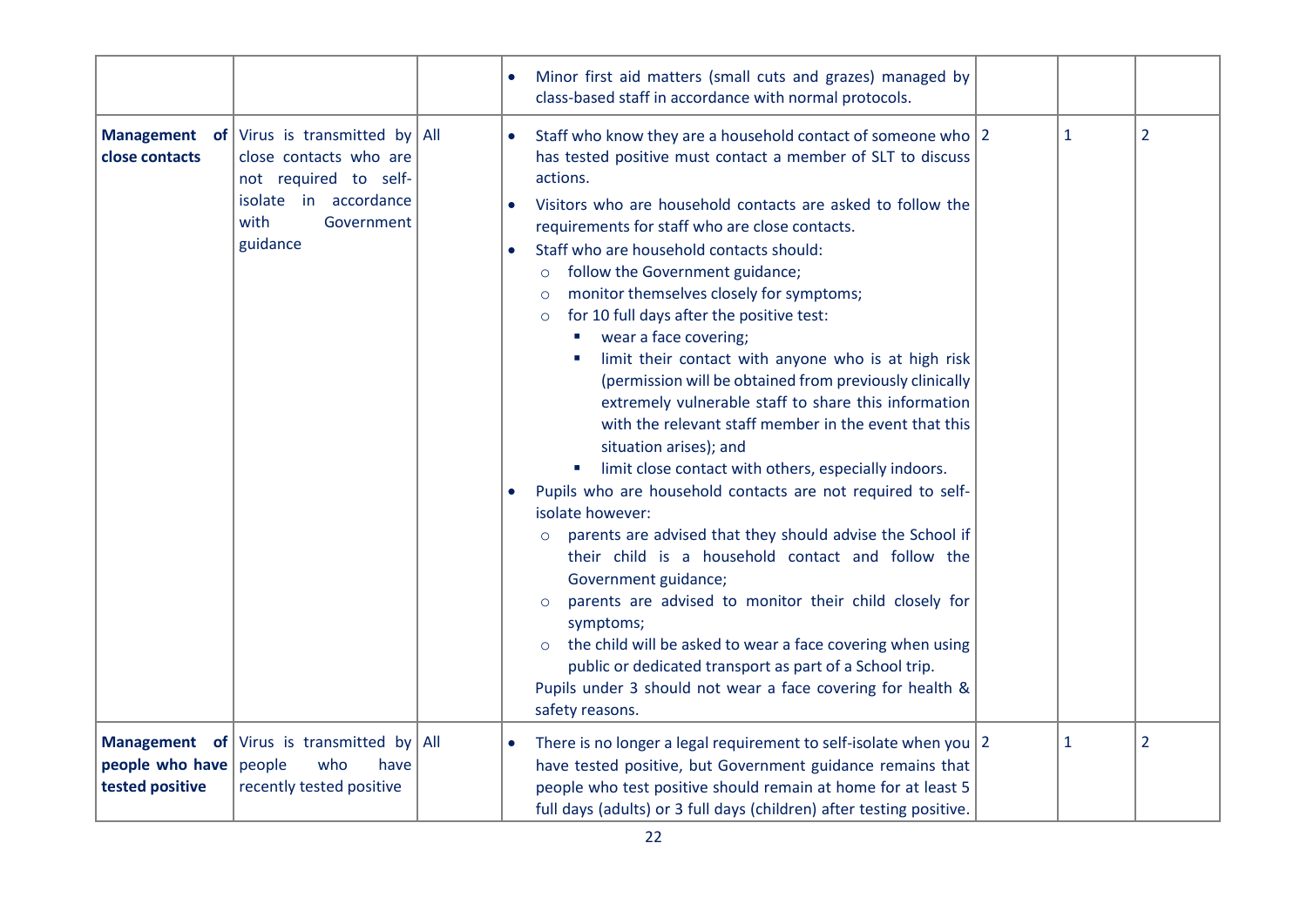|                         |                                                                                                   | $\bullet$<br>$\bullet$<br>$\bullet$<br>$\bullet$ | After this time they may return to normal activities if they feel<br>well enough and do not have a temperature.<br>Staff and parents have been advised that they must follow this<br>guidance.<br>Staff must discuss their return with a member of the SLT before<br>returning to work in School. They may be supported to work<br>from home until the end of 10 full days after the tested positive<br>if their attendance on site is not essential.<br>Staff who return before the end of 10 full days after testing<br>positive must (until the end of 10 full days after testing positive<br>or, if later, their symptoms have gone) must :<br>wear a face covering when within 2m of other people;<br>$\circ$<br>practice good hygiene:<br>$\circ$<br>" "catch it, bin it, kill it";<br>" regularly wash their hands and use hand sanitiser;<br>ventilate rooms they are, or have been, in (where<br>$\circ$<br>practical);<br>keep their distance from others, where possible, especially<br>$\circ$<br>indoors; and<br>avoid meeting anyone at high risk, where practical<br>$\circ$<br>(information about who is at high risk will be shared where<br>such staff have given their permission for the School to do<br>so).<br>Visitors will be asked to follow the same measures as staff.<br>Where pupils return to School within 10 full days of having<br>tested positive<br>parents are advised that they must agree their return with<br>$\circ$<br>the School before their child returns; and<br>the child will be asked to wear a face covering when using<br>$\circ$<br>public or dedicated transport as part of a School trip (if<br>over 3). |              |                |
|-------------------------|---------------------------------------------------------------------------------------------------|--------------------------------------------------|---------------------------------------------------------------------------------------------------------------------------------------------------------------------------------------------------------------------------------------------------------------------------------------------------------------------------------------------------------------------------------------------------------------------------------------------------------------------------------------------------------------------------------------------------------------------------------------------------------------------------------------------------------------------------------------------------------------------------------------------------------------------------------------------------------------------------------------------------------------------------------------------------------------------------------------------------------------------------------------------------------------------------------------------------------------------------------------------------------------------------------------------------------------------------------------------------------------------------------------------------------------------------------------------------------------------------------------------------------------------------------------------------------------------------------------------------------------------------------------------------------------------------------------------------------------------------------------------------------------------------------------------------------------|--------------|----------------|
| asymptomatic<br>testing | Removal of free Virus is transmitted by All<br>people who do not know<br>that they have the virus | $\bullet$                                        | Government guidance advises that adults who have symptoms 2<br>of a respiratory infection who have a high temperature or who                                                                                                                                                                                                                                                                                                                                                                                                                                                                                                                                                                                                                                                                                                                                                                                                                                                                                                                                                                                                                                                                                                                                                                                                                                                                                                                                                                                                                                                                                                                                  | $\mathbf{1}$ | $\overline{2}$ |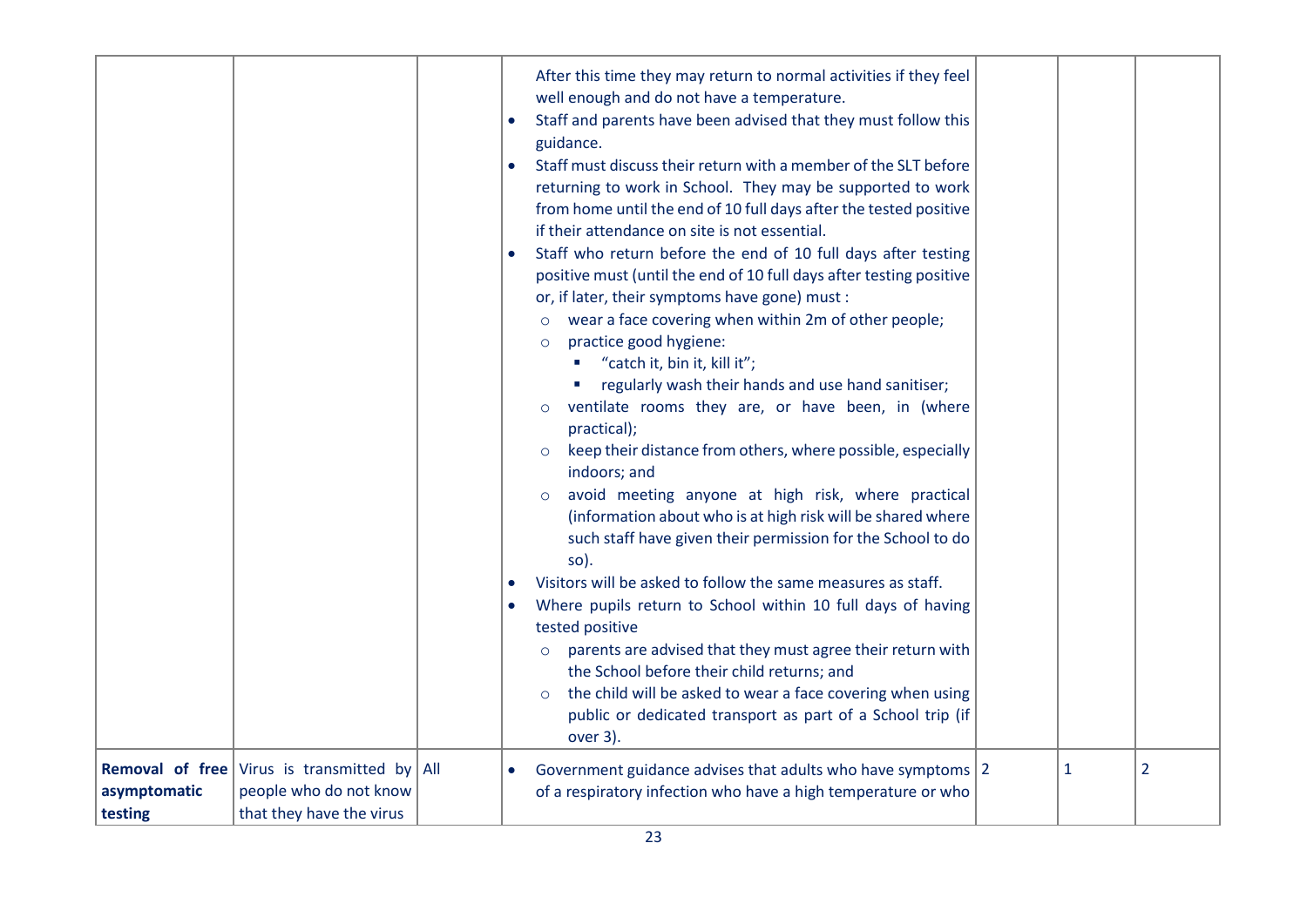| do not feel well enough to work should try to stay home and<br>avoid contact with others until they no longer have a<br>temperature and/or no longer feel unwell.<br>Government guidance advises that children who are unwell<br>and have a high temperature should stay at home and avoid<br>contact with others, where they can.<br>Staff and parents have been advised that they must follow this<br>$\bullet$<br>guidance and should not return until at least 24 hours after a<br>high temperature has gone down.<br>Staff must discuss their return with a member of the SLT before<br>$\bullet$<br>returning to work in School. They may be supported to work<br>from home for longer if their attendance on site is not essential.<br>Staff who have mild symptoms of respiratory infection in<br>School must (until their symptoms have gone):<br>wear a face covering when within 2m of other people;<br>$\circ$<br>practice good hygiene:<br>$\circ$<br>" "catch it, bin it, kill it";<br>" regularly wash their hands and use hand sanitiser;<br>ventilate rooms they are, or have been, in (where<br>$\circ$<br>practical);<br>keep their distance from others, where possible, especially<br>$\circ$<br>indoors; and<br>avoid meeting anyone at high risk, where practical<br>$\circ$<br>(information about who is at high risk will be shared where<br>such staff have given their permission for the School to do<br>so).<br>Visitors will be asked to follow the same measures as staff.<br>$\bullet$<br>Where pupils return to School after having had a temperature:<br>$\bullet$<br>parents are advised that they must agree their return with<br>$\circ$<br>the School before their child returns; and<br>the child will be asked to wear a face covering when using<br>$\circ$<br>public or dedicated transport as part of a School trip whilst<br>they still have symptoms (if over 3). |  |  |
|----------------------------------------------------------------------------------------------------------------------------------------------------------------------------------------------------------------------------------------------------------------------------------------------------------------------------------------------------------------------------------------------------------------------------------------------------------------------------------------------------------------------------------------------------------------------------------------------------------------------------------------------------------------------------------------------------------------------------------------------------------------------------------------------------------------------------------------------------------------------------------------------------------------------------------------------------------------------------------------------------------------------------------------------------------------------------------------------------------------------------------------------------------------------------------------------------------------------------------------------------------------------------------------------------------------------------------------------------------------------------------------------------------------------------------------------------------------------------------------------------------------------------------------------------------------------------------------------------------------------------------------------------------------------------------------------------------------------------------------------------------------------------------------------------------------------------------------------------------------------------------------------------------------|--|--|
|----------------------------------------------------------------------------------------------------------------------------------------------------------------------------------------------------------------------------------------------------------------------------------------------------------------------------------------------------------------------------------------------------------------------------------------------------------------------------------------------------------------------------------------------------------------------------------------------------------------------------------------------------------------------------------------------------------------------------------------------------------------------------------------------------------------------------------------------------------------------------------------------------------------------------------------------------------------------------------------------------------------------------------------------------------------------------------------------------------------------------------------------------------------------------------------------------------------------------------------------------------------------------------------------------------------------------------------------------------------------------------------------------------------------------------------------------------------------------------------------------------------------------------------------------------------------------------------------------------------------------------------------------------------------------------------------------------------------------------------------------------------------------------------------------------------------------------------------------------------------------------------------------------------|--|--|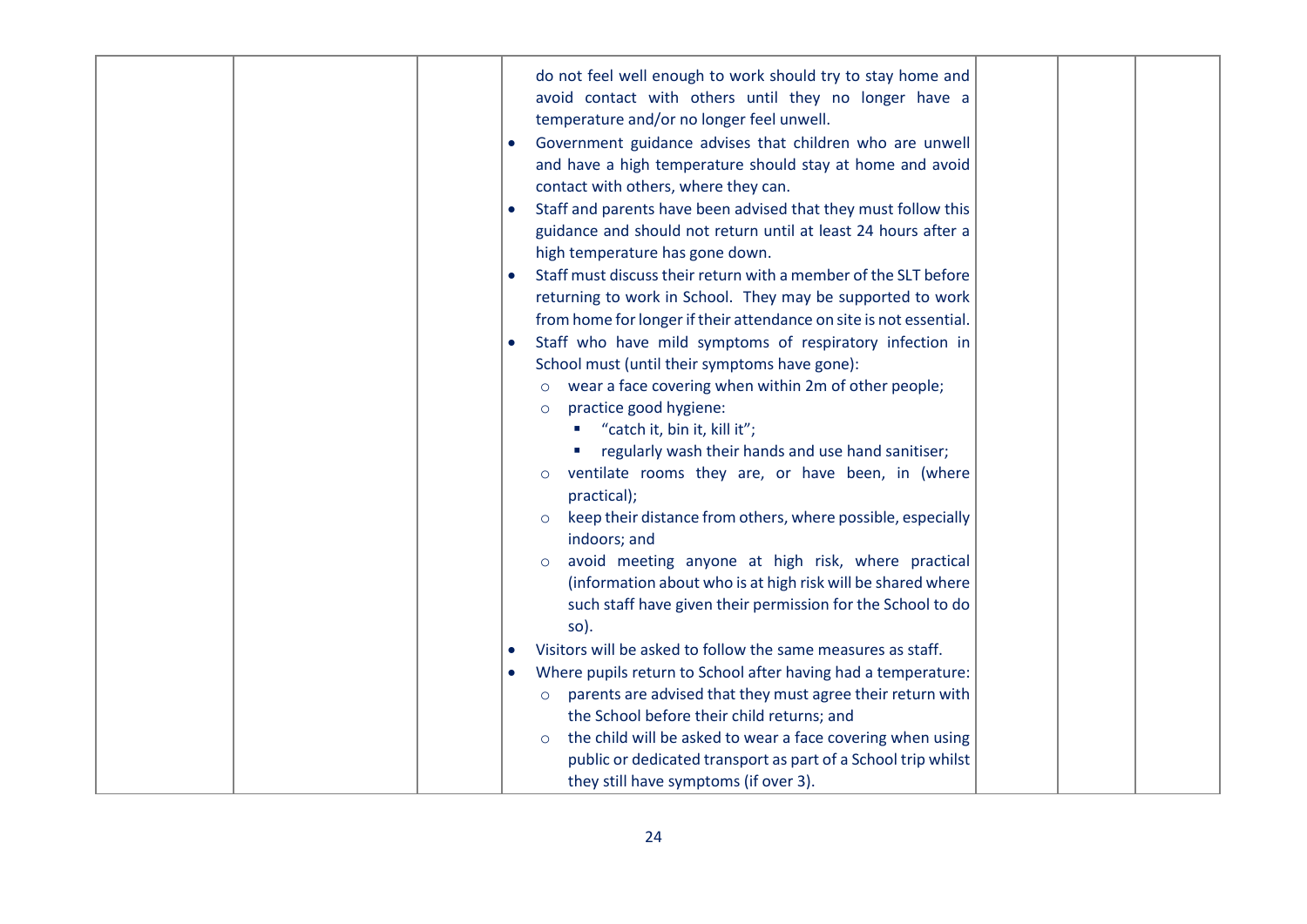|                            |                                                                                           |           | Pupils with symptoms of respiratory infection who are well<br>enough to be in School will be encouraged to practice good<br>hygiene:<br>$\circ$ "catch it, bin it, kill it"; and<br>regularly wash their hands and use hand sanitiser.<br>$\circ$                                                                                                                                                                                                                                                                                                                                                                                                                                                                                                                                                                                                                                                                                                                                            |                |                |
|----------------------------|-------------------------------------------------------------------------------------------|-----------|----------------------------------------------------------------------------------------------------------------------------------------------------------------------------------------------------------------------------------------------------------------------------------------------------------------------------------------------------------------------------------------------------------------------------------------------------------------------------------------------------------------------------------------------------------------------------------------------------------------------------------------------------------------------------------------------------------------------------------------------------------------------------------------------------------------------------------------------------------------------------------------------------------------------------------------------------------------------------------------------|----------------|----------------|
| <b>Waste</b><br>management | is<br>transmitted   All<br><b>Virus</b><br>through waste                                  | $\bullet$ | Covered bins available throughout the School, including within $ 1$<br>every classroom, office, staff room and playground space, as<br>well as at the entrance (for disposable face coverings).<br>Premises Team are responsible for emptying bins into the<br>Camden bins for collection.<br>Frequency and adequacy of Camden bin collections reviewed<br>weekly by Premises Manager (or Caretaker in his absence).                                                                                                                                                                                                                                                                                                                                                                                                                                                                                                                                                                         | 1              | $\mathbf{1}$   |
| <b>Staffing levels</b>     | to attend work for the pupils<br>School to be able to<br>remain open safely for<br>pupils | $\bullet$ | Insufficient staff are able $ \text{Staff} \text{ and }  \bullet \text{ SLT} \text{ will monitor staffing levels and arrange cover where }  1$<br>possible.<br>Self-isolating staff who are well, can work remotely, including<br>delivering lessons into School through the Distance Learning<br>platforms.<br>Closure of the building to pupils will be determined by the<br>Headmistress (in consultation with the Chair of Trustees and<br>Chair of Governors) in the event that staffing ratios cannot be<br>maintained.<br>Distance Learning will be provided to all pupils by the staff who<br>are able to work.<br>Teaching staff have access to teaching resources, emails and<br>platforms such as Google, Tapestry and Firefly for delivering<br><b>Distance Learning.</b><br>Administrative functions are ready to revert to remote<br>operations.<br>Staff laptops have been provided to Teachers and<br>Administrative staff in order for them to be able to work<br>remotely. | $\overline{2}$ | $\overline{2}$ |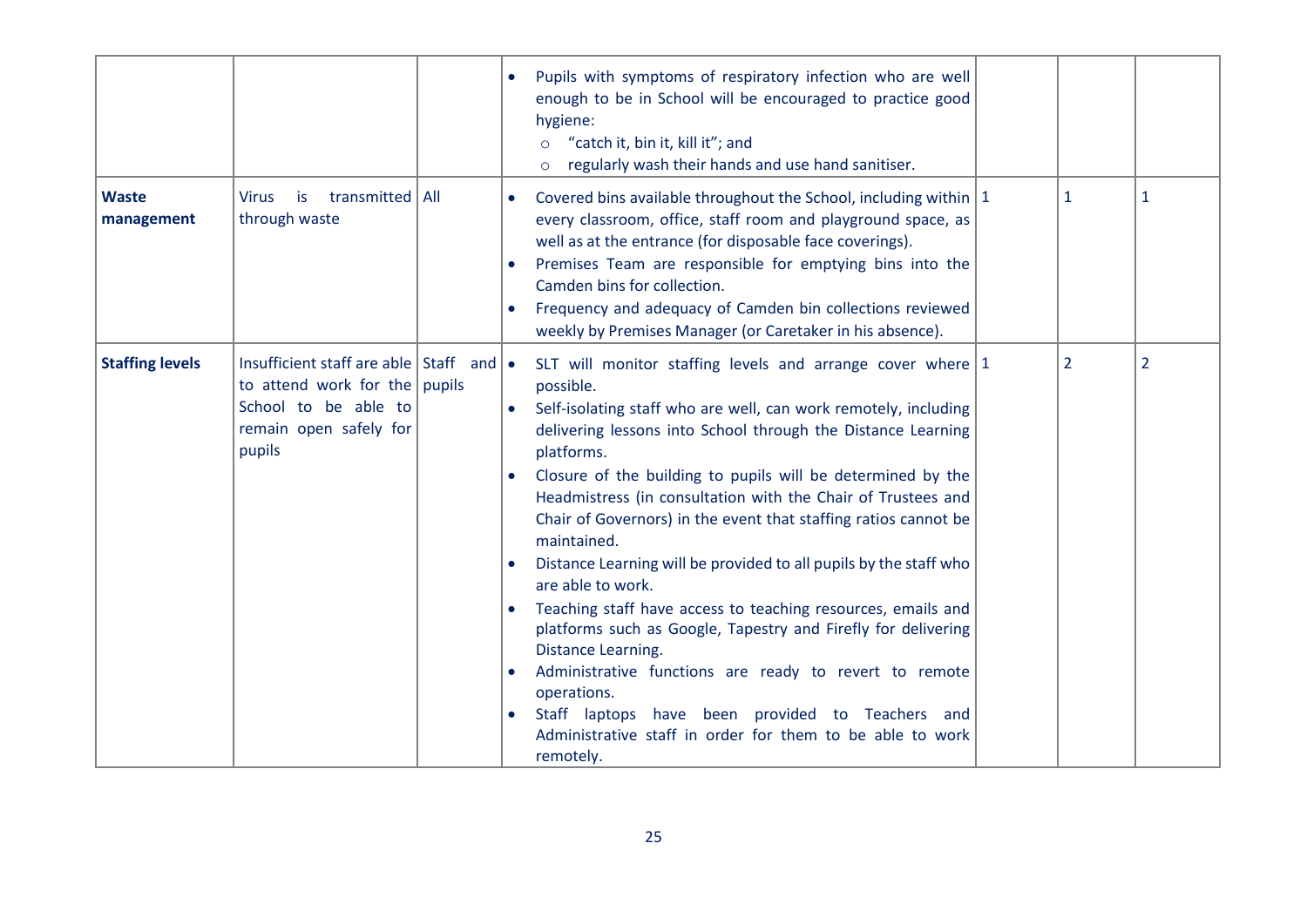|                                             |                                                                                                                                                                                | The resident Headmistress will continue the essential<br>compliance tasks in the event that Premises staff cannot attend<br>the building.                                                                                                                                                                                                                                                                                                                                                                                                                                                                                                                                                                                                                                                                                                                                                                                                                                                                                                                                                   |              |                |                |
|---------------------------------------------|--------------------------------------------------------------------------------------------------------------------------------------------------------------------------------|---------------------------------------------------------------------------------------------------------------------------------------------------------------------------------------------------------------------------------------------------------------------------------------------------------------------------------------------------------------------------------------------------------------------------------------------------------------------------------------------------------------------------------------------------------------------------------------------------------------------------------------------------------------------------------------------------------------------------------------------------------------------------------------------------------------------------------------------------------------------------------------------------------------------------------------------------------------------------------------------------------------------------------------------------------------------------------------------|--------------|----------------|----------------|
| <b>Visitor</b><br>management                | Management of visitors Staff and $\bullet$<br>is not effective due to children<br>reduction<br>in<br>administrative<br>on-site<br>team and visitor details<br>are not recorded | Most administrative staff are in School in order to support the $ 1$<br>efficient and effective running of the School, including effective<br>visitor management.<br>If the administrative team on-site reduces:<br>A School mobile phone number for deliveries/access will<br>$\circ$<br>be affixed to the School gate(s) and front door.<br>A member of the Premises Team will carry this School<br>mobile phone to receive the calls and provide access for<br>deliveries.<br>Only essential visitors will be invited to site. The Premises<br>$\circ$<br>Team is advised of expected visitors in advance.<br>The Premises Team knows the protocol for permitting a<br>$\circ$<br>visitor to enter the building, including that:<br>EntrySign must be used to record the visitor's<br>attendance.<br>Premises Staff will check the temperature of visitors on<br>arrival.<br>Visitors must be accompanied at all times by a member<br>of the Premises Team or other pre-agreed staff<br>member.<br>o Where possible, deliveries are outside for School staff to<br>collect and bring in. |              | $\overline{2}$ | $\overline{2}$ |
| <b>Emergency</b><br>evacuation/<br>lockdown | Management of fire All<br>evacuation or lockdown<br>may bring staff and<br>pupils into closer contact<br>increasing the change of<br>spreading the virus                       | Evacuation:<br>Assembly Point is outside.<br>The time spent in an evacuation drill will be short, mitigating<br>$\bullet$<br>the risk of transference during a drill.<br>Confirmation that all are safe will be called to the<br>Headmistress.<br>Lockdown:                                                                                                                                                                                                                                                                                                                                                                                                                                                                                                                                                                                                                                                                                                                                                                                                                                 | $\mathbf{1}$ | $\mathbf{1}$   | 1              |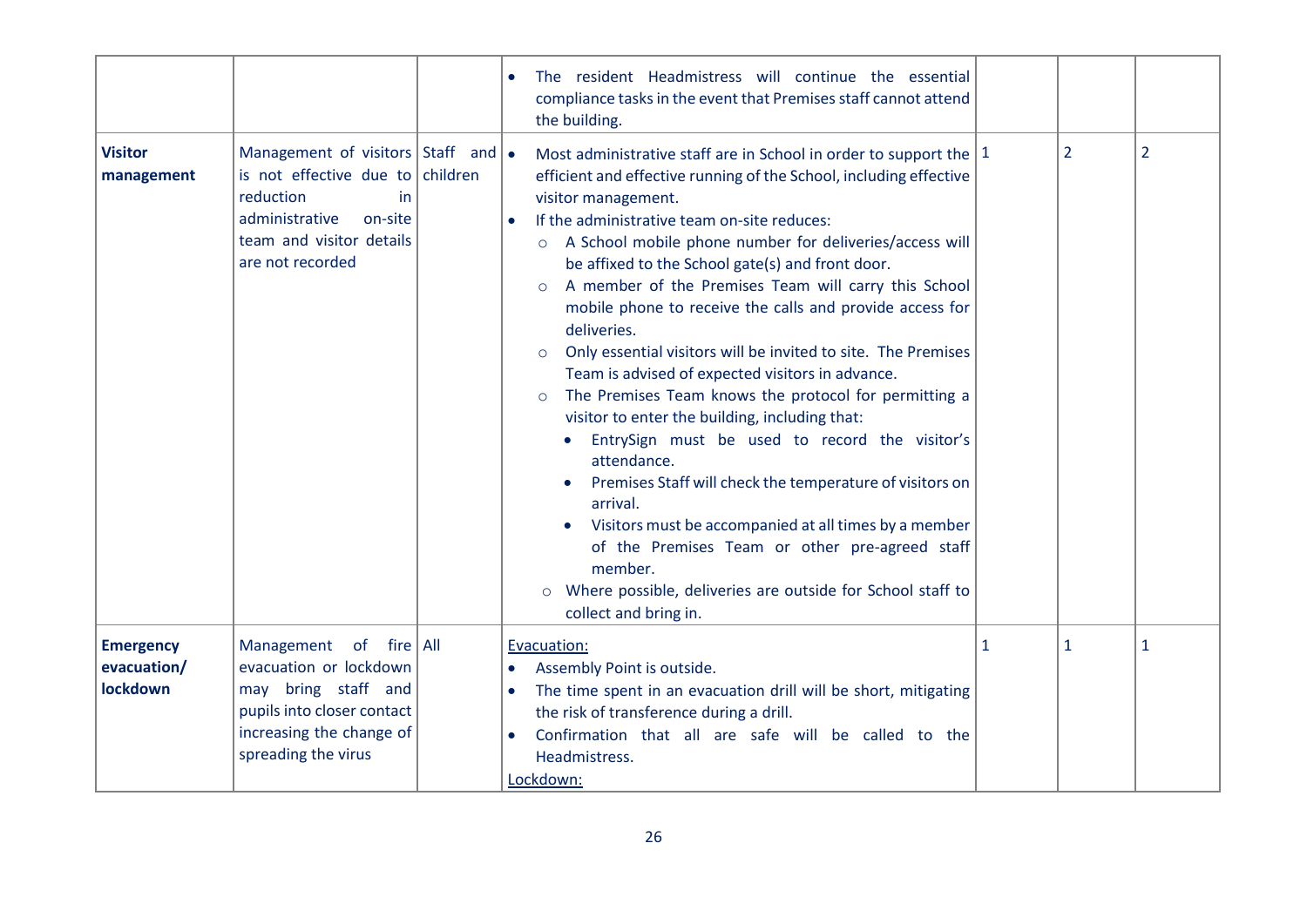|                                                |                                                                                                                                                                                      |                     | The primary focus during a lockdown is keeping safe from the<br>lockdown threat.<br>The time spent in a lockdown drill will be short, mitigating the<br>risk of transference during a drill.<br>All rooms have an air horn for instigating and passing the<br>lockdown message.<br><b>Emergency services:</b><br>Fire brigade summoned automatically by fire alarm monitoring<br>$\bullet$<br>station. Premises Manager (or Caretaker in his absence) also<br>telephone Fire Brigade to ensure they have been called out.<br>Police summoned by telephone by Headmistress or member of<br>Administrative Team where possible to do so.<br>Panic button in Headmistress Study to access Police response<br>as an additional option.                                                                                                                                                                                                                                                             |   |   |
|------------------------------------------------|--------------------------------------------------------------------------------------------------------------------------------------------------------------------------------------|---------------------|------------------------------------------------------------------------------------------------------------------------------------------------------------------------------------------------------------------------------------------------------------------------------------------------------------------------------------------------------------------------------------------------------------------------------------------------------------------------------------------------------------------------------------------------------------------------------------------------------------------------------------------------------------------------------------------------------------------------------------------------------------------------------------------------------------------------------------------------------------------------------------------------------------------------------------------------------------------------------------------------|---|---|
| <b>Coronavirus</b><br><b>School</b><br>closure | School<br>building<br><b>outbreak</b> at the required to shut to all on staff<br>the advice of Public<br><b>necessitating</b> its   Health England (or other<br>competent authority) | is   Pupils and $ $ | Closure on advice of Public Health England (or other competent 1<br>authority):<br>All appropriate advice will be taken regarding any isolation of<br>$\bullet$<br>staff, cleaning or other measures needed.<br>Chair of Trustees and Chair of Governors will be informed of<br>the instructions to close and asked to confirm closure.<br>All advice and guidance from PHE and other associated bodies<br>will be followed.<br>SLT will continue to meet regularly by telephone/online<br>platform.<br>Chair of Governors and Chair of Trustees will be kept informed.<br>$\bullet$<br>Insurance company will be informed.<br>$\bullet$<br>Distance Learning will be provided to all pupils by the staff who<br>are able to work.<br>Teaching staff have access to teaching resources, emails and<br>platforms such as Google, Tapestry and Firefly for delivering<br>Distance Learning and enabling remote working.<br>Administrative functions are ready to revert to remote<br>operations. | 1 | 1 |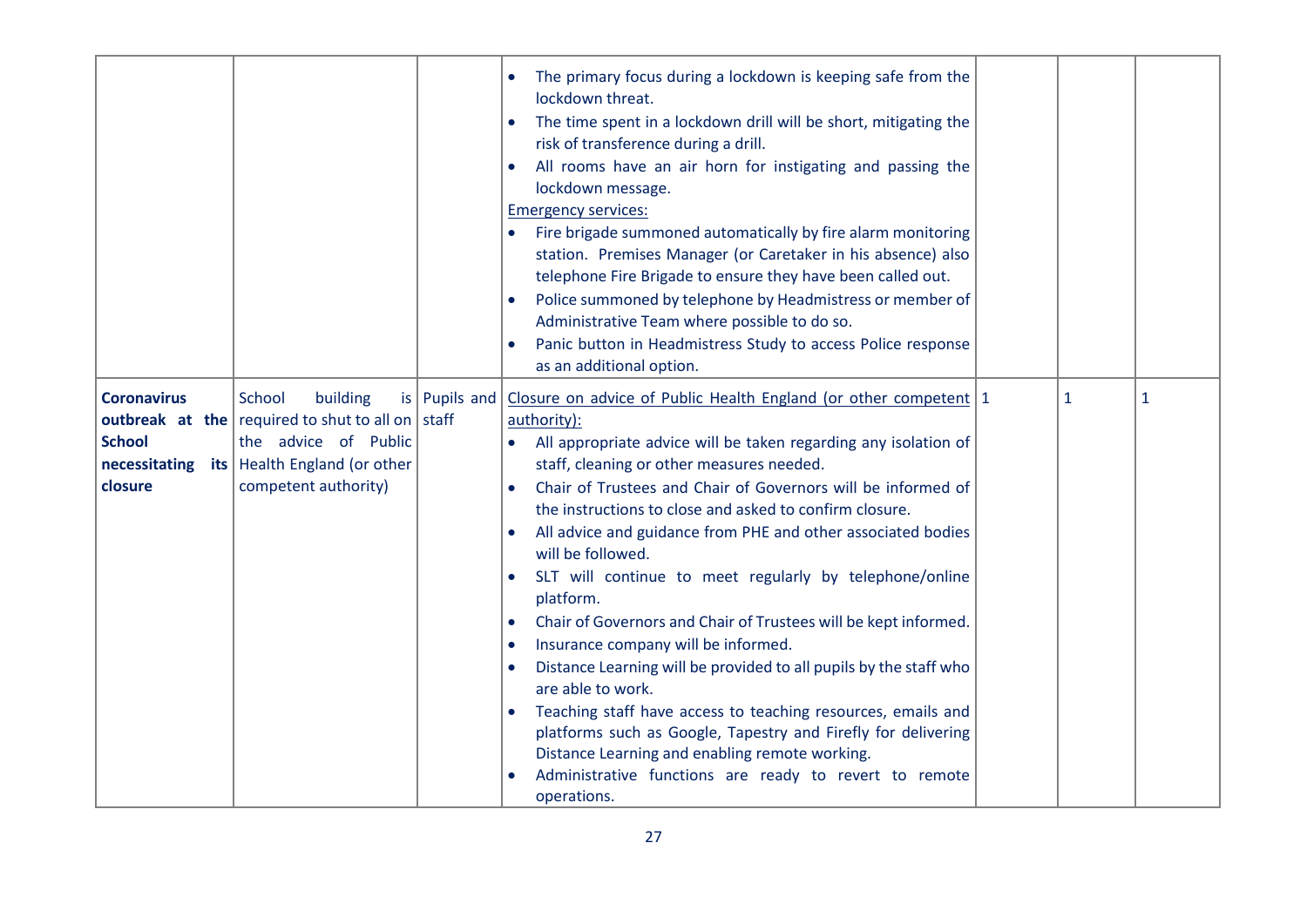|                                                      |                                                                                                                    | Staff laptops will be provided to Teachers and Administrative<br>staff in order for them to work remotely.<br>The resident Headmistress will continue the essential<br>compliance tasks in the event that Premises staff cannot attend<br>the building.                                                                                                                                                                                                                                                                                                                                                        |              |              |
|------------------------------------------------------|--------------------------------------------------------------------------------------------------------------------|----------------------------------------------------------------------------------------------------------------------------------------------------------------------------------------------------------------------------------------------------------------------------------------------------------------------------------------------------------------------------------------------------------------------------------------------------------------------------------------------------------------------------------------------------------------------------------------------------------------|--------------|--------------|
| Suppliers/<br>contractors                            | Suppliers/<br>contractors   All<br>following<br>not<br>appropriate<br>hygiene<br>requirements                      | Contractors are scheduled to work in the holidays where $ 1$<br>possible.<br>Where necessary, Premises Manager (or Caretaker in his<br>absence) to agree procedures for any on-site work by<br>contractors with Headmistress or Bursar prior to their arrival.<br>Premises Manager (or Bursar/Caretaker in his absence) to liaise<br>with all planned contractors before arrival to ensure School<br>requirements are understood.<br>Premises Manager (or Caretaker in his absence) monitors the<br>practices of deliveries and contractors arriving on site and<br>ensures the School protocols are followed. | 1            | $\mathbf{1}$ |
| <b>Availability</b><br>hygiene materials   materials | of Essential<br>hygiene   All<br>are<br>not<br>available due to high<br>levels of demand                           | Orders placed early and regularly by Finance Team in $ 1$<br>conjunction with Premises Team.<br>Regular review of stock levels by Premises Team, overseen by<br>Premises Manager (or Caretaker in his absence).<br>Ability of the School to remain open would be reviewed in the<br>$\bullet$<br>event that supplies ran too low.                                                                                                                                                                                                                                                                              | $\mathbf{1}$ | $\mathbf{1}$ |
| <b>Premises</b><br>compliance<br>maintained          | building   All<br>Essential<br>not   compliance<br>is<br>not<br>maintained resulting in<br>health & safety hazards | Premises Manager (or Bursar in his absence) monitors all $ 1$<br>premises compliance and maintenance matters.<br>All maintenance is maintained up-to-date.<br>$\bullet$<br>The Premises Team work on site daily to manage on site<br>$\bullet$<br>cleaning, and compliance/maintenance tasks, prioritising<br>essential tasks.<br>Qualified contractors undertake all essential maintenance,<br>servicing and certification (e.g. fire extinguishers, security<br>alarm, gas safety) to ensure that the building remains safe and<br>complies with regulations.                                                | 3            | 3            |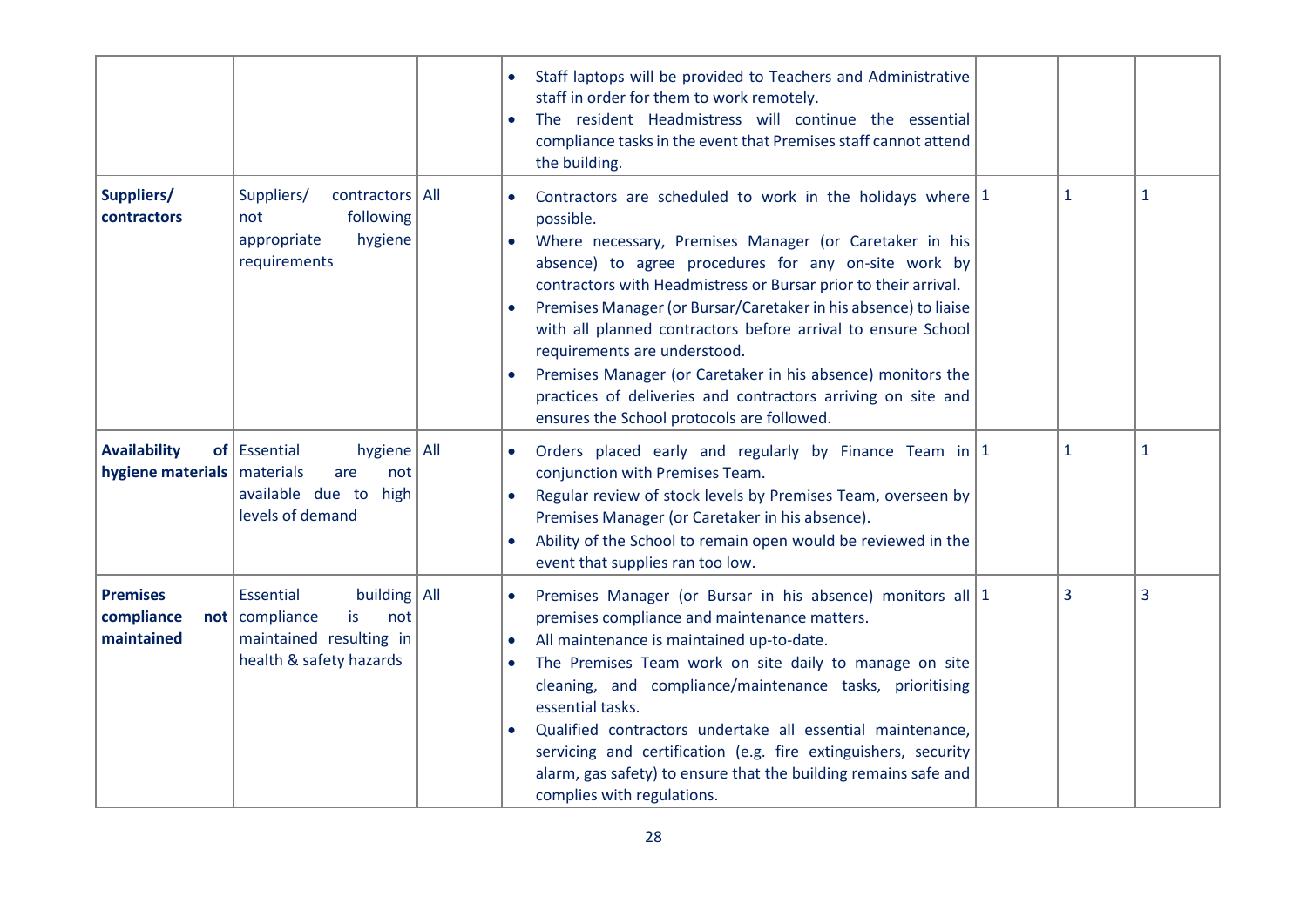|                                                                |                                                                                                                                                      |                        | Water maintenance is maintained.                                                                                                                                                                                                                                                                                                                                                                                                                                                                                                                                                                                                      |  |                |                |
|----------------------------------------------------------------|------------------------------------------------------------------------------------------------------------------------------------------------------|------------------------|---------------------------------------------------------------------------------------------------------------------------------------------------------------------------------------------------------------------------------------------------------------------------------------------------------------------------------------------------------------------------------------------------------------------------------------------------------------------------------------------------------------------------------------------------------------------------------------------------------------------------------------|--|----------------|----------------|
|                                                                |                                                                                                                                                      | $\bullet$              | Premises Team is supported by the School's contract cleaners.                                                                                                                                                                                                                                                                                                                                                                                                                                                                                                                                                                         |  |                |                |
| <b>Cleaning regime</b>                                         | Inadequate<br>cleaning $\vert$ All<br>regime means cleaning is<br>ineffective                                                                        | $\bullet$              | Premises Manager (or Caretaker in his absence) oversees 1<br>standard of cleaning by the Premises Team and Cleaning<br>Contractor (in conjunction with duty Caretaker and via direct<br>liaison with cleaning contractor's supervisor) and updates the<br>Bursar weekly.<br>Premises Team undertakes daily checks of hygiene quality.                                                                                                                                                                                                                                                                                                 |  | $\mathbf{1}$   | $\mathbf{1}$   |
| <b>Safeguarding</b>                                            | Staff and pupils are Staff and $\bullet$<br>exposed to additional pupils<br>and new safeguarding<br>risks from the provision<br>of Distance Learning |                        | SLT (including DSL and DDSL) and DSL for EYFS have undertaken   1<br>additional safeguarding training relating to this area.<br>Advice from professional advisers, the government and unions<br>is used to constantly review and update practices.<br>An addendum has been written for the Child Protection &<br>Safeguarding Policy, addressing the issues arising from<br>Distance Learning, has been written and all working staff are<br>asked to confirm that they have read and understood this<br>document.                                                                                                                    |  | $\overline{2}$ | $\overline{2}$ |
| <b>becomes</b><br>outdated                                     | <b>Risk assessment</b> The evolving situation All<br>the<br>risk<br>causes<br>assessment to become<br>out of date                                    | $\bullet$              | Consideration is given by SLT to whether risk assessment needs   1<br>to be updated as new guidance is received.<br>Detailed review of risk assessment included in agenda for<br>weekly SLT meetings.                                                                                                                                                                                                                                                                                                                                                                                                                                 |  | $\overline{2}$ | $\overline{2}$ |
| <b>Communication</b><br>with<br>staff/parents<br>not effective | Staff/parents do<br>not   All<br>receive information in a<br>$is$ timely manner or it is not<br>acted upon                                           | $\bullet$<br>$\bullet$ | All parents have been asked to complete the annual pupil $ 1 $<br>information forms and all change of contact details, or<br>concerns about not receiving information, are followed up and<br>changes made as needed. Parents are reminded to keep these<br>up to date.<br>All staff are asked to complete a new staff contact form during<br>the September INSET day and to keep the School updated with<br>any changes. Changes are input by the Head's PA.<br>All staff required to check emails daily when working.<br>Usual communication channel to staff is via staff meetings and<br>emails and updates are sent in this way. |  | $\mathbf{1}$   | $\mathbf{1}$   |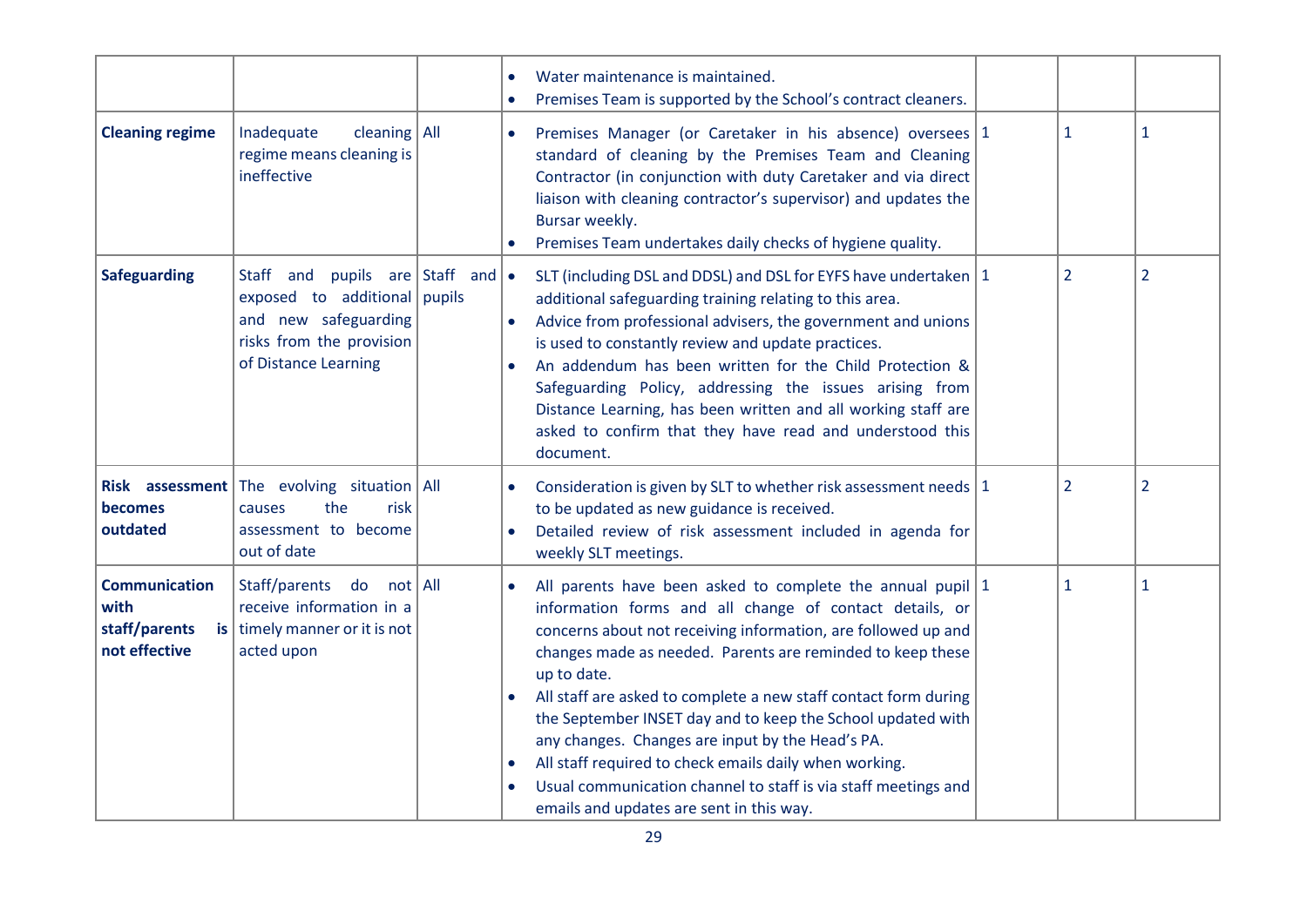|                  |                                                                                                                                                      | Usual communication channel to parents is via emails and<br>updates are sent in this way.<br>Urgent updates (requiring action within less than 12 hours/24<br>hours for staff on furlough leave) are followed up with a<br>text/WhatsApp message.                                                                                                                                                                                                                                                                                                                                                                                                                                                                                                                  |              |              |
|------------------|------------------------------------------------------------------------------------------------------------------------------------------------------|--------------------------------------------------------------------------------------------------------------------------------------------------------------------------------------------------------------------------------------------------------------------------------------------------------------------------------------------------------------------------------------------------------------------------------------------------------------------------------------------------------------------------------------------------------------------------------------------------------------------------------------------------------------------------------------------------------------------------------------------------------------------|--------------|--------------|
| <b>Training</b>  | Staff and pupils are not $\vert$ All<br>clear on procedures to<br>be followed                                                                        | Changes made to procedures are communicated in writing to $ 1$<br>all staff and reinforced during INSET, weekly staff meetings and<br>bi-weekly staff briefings.<br>Training included in new staff induction.<br>Care taken to ensure support staff are provided with guidance<br>and training.<br>All staff required to check emails daily and attend briefings<br>when working. Minutes of meetings are distributed to all staff<br>for reference (and for updating any staff not able to attend).<br>Pupils to receive regular reminders on procedures.                                                                                                                                                                                                         | $\mathbf{1}$ | $\mathbf{1}$ |
| <b>Catering</b>  | Catering Team is unable   All<br>produce<br>lunches<br>to<br>safely                                                                                  | Caterers ensure that spare food is available for emergency use $ 1 $<br>if catering team cannot come in.<br>Catering staff provided with updated School policies and<br>protocols and detailed instructions and guidance.                                                                                                                                                                                                                                                                                                                                                                                                                                                                                                                                          | $\mathbf{1}$ | $\mathbf{1}$ |
| Ill staff/pupils | Lack of communication   All<br>with absent staff/pupils<br>about their health and<br>availability to return to<br>work/timing of return to<br>School | Regular reminders given to staff and parents not to attend if $ 1$<br>they have a temperature or are unwell with symptoms of a<br>respiratory infection.<br>All staff and parents required to notify the School if they are ill.<br>Dialogue with School had before staff/pupils return to School<br>$\bullet$<br>to confirm they are fit to return.<br>Return not permitted until after the end of any recommended<br>self-isolation period.<br>A nominated staff member is responsible for liaison with<br>parents and Deputy Head responsible for liaison with staff,<br>providing pastoral support as well as establishing fitness to<br>return. In the absence of the Deputy Head, the SLT will<br>nominate another person to undertake their responsibility. | $\mathbf{1}$ | $\mathbf{1}$ |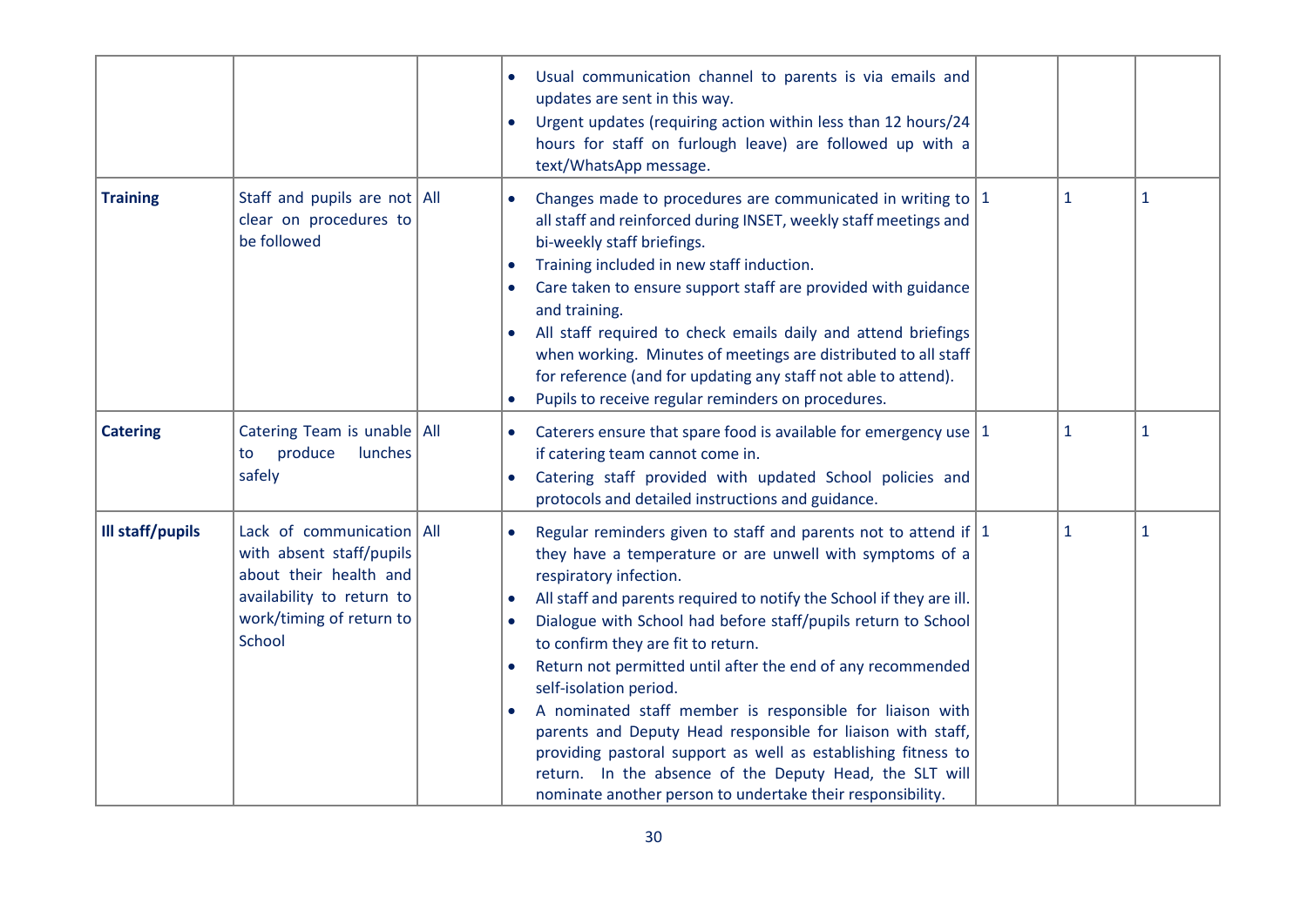|                                                 |                                                                                                                              |               | Excel record maintained showing self-isolation period has been<br>followed.<br>Headmistress or other nominated member of staff approves<br>return to School following the period of self-isolation following<br>a positive result.                                                                                                                                                                                                                                                                                                                                                                                                                           |                |                |
|-------------------------------------------------|------------------------------------------------------------------------------------------------------------------------------|---------------|--------------------------------------------------------------------------------------------------------------------------------------------------------------------------------------------------------------------------------------------------------------------------------------------------------------------------------------------------------------------------------------------------------------------------------------------------------------------------------------------------------------------------------------------------------------------------------------------------------------------------------------------------------------|----------------|----------------|
| <b>Trustees</b><br>Governors'<br>responsibility | and Trustees (and Governors   All<br>as appropriate) do not<br>approve changes which<br>affect the School's risk<br>exposure |               | Meeting of Trustees held to approve significant changes that $ 1$<br>increase risk exposure.<br>Chair of Trustees acts where speed is of the essence and/or the<br>action is to reduce the School's risk exposure (such as where a<br>decision is taken to close the School). Chair of Governors to be<br>consulted where time permits. Decision communicated to all<br>Trustees and Governors once made.<br>Arrangements to be reviewed at each scheduled Governors<br>and Trustees meeting, as well as at any special meetings.                                                                                                                            | $\overline{2}$ | $\overline{2}$ |
| <b>Insurance</b>                                | Insurance cover is not $\vert$ All<br>effective                                                                              |               | Insurers are notified of each major change regarding re- $ 1$<br>opening and closing the School.<br>School will be guided by official Government advice and will not<br>act in a more risky manner without consulting insurers and<br>complying with any requirements they may have that the<br>School.                                                                                                                                                                                                                                                                                                                                                      | 3              | 3              |
| <b>Staff well-being</b>                         | Well-being<br>of<br>suffers                                                                                                  | staff   Staff | Return to a normal timetable ensures opportunities for breaks $ 1$<br>and PPA time.<br>Timetabling for teaching staff ensures sufficient planned<br>breaks.<br>Except for the evening of the weekly staff meeting, teaching<br>staff are encouraged to go home as soon as the core teaching<br>day has ended (after 4pm). Other staff are encouraged to go<br>home as soon as their core working day has ended.<br>Staff volunteer to supervise After School Club.<br>Staff encouraged to plan work suitable for both Distance<br>Learning and in-School teaching and to continue to utilise<br>Google classrooms, to ensure providing Distance Learning for | $\overline{2}$ | $\overline{2}$ |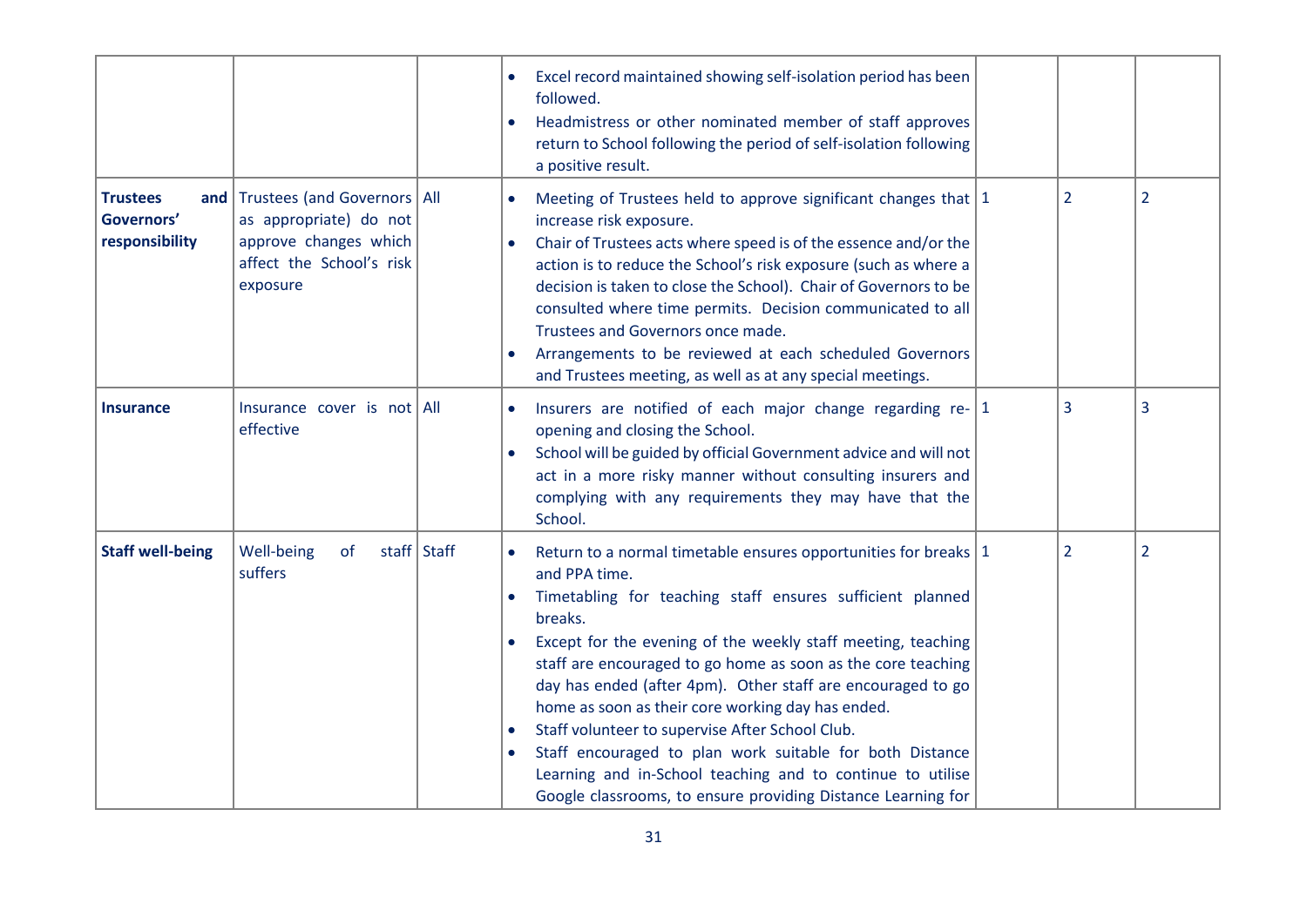|                         |                             |                 | pupils not able to be in School does not generate additional<br>workload.                                                                                                                                                                                                                                                                                                                                                                                                                                                                                                                                                                                      |   |                |                |
|-------------------------|-----------------------------|-----------------|----------------------------------------------------------------------------------------------------------------------------------------------------------------------------------------------------------------------------------------------------------------------------------------------------------------------------------------------------------------------------------------------------------------------------------------------------------------------------------------------------------------------------------------------------------------------------------------------------------------------------------------------------------------|---|----------------|----------------|
|                         |                             |                 | Line managers pro-actively monitor the well-being of their staff<br>$\bullet$<br>and alert SLT of any concerns.<br>SLT has open door policy and all staff are encouraged to discuss<br>concerns and difficulties at an early opportunity.<br>Staff matters are standing agenda item for SMT meetings<br>$\bullet$<br>(fortnightly).<br>SLT discuss staff matters, including well-being, in weekly SLT<br>meetings (or earlier if concerns are flagged) and develop<br>strategies for support/management.<br>SLT has undertaken training on supporting staff wellbeing.<br>$\bullet$<br>External support helplines have been provided to staff for<br>$\bullet$ |   |                |                |
|                         |                             |                 | confidential support should they require this.<br>DHT keeps in contact with staff who have received a positive<br>$\bullet$<br>test result and provides pastoral support.<br>Staff are able to make personal choices to follow stricter<br>$\bullet$<br>control measures than required by Government guidance<br>(where this is practical for the School). For example, staff may<br>choose to:<br>Wear a face covering/visor if preferred, including when<br>$\circ$<br>teaching.<br>Request social distancing in their own workspace (to the<br>$\circ$                                                                                                      |   |                |                |
|                         |                             |                 | extent this can be practically achieved by the School).<br>Use their workspace for breaks instead of the staffroom.<br>$\circ$<br>Eat lunch in their workspace or staff rooms rather than<br>$\circ$<br>dining hall.<br>Use an alternative to hand-shaking.<br>$\circ$<br>Use their own dedicated resources, where practical.<br>$\circ$<br>Discuss additional measures with the Headmistress to<br>$\circ$<br>agree what is practical and appropriate.                                                                                                                                                                                                        |   |                |                |
| <b>Pupil well-being</b> | Well-being<br>of<br>suffers | pupils   Pupils | School operates at as close to normal as possible.<br>$\bullet$                                                                                                                                                                                                                                                                                                                                                                                                                                                                                                                                                                                                | 1 | $\overline{2}$ | $\overline{2}$ |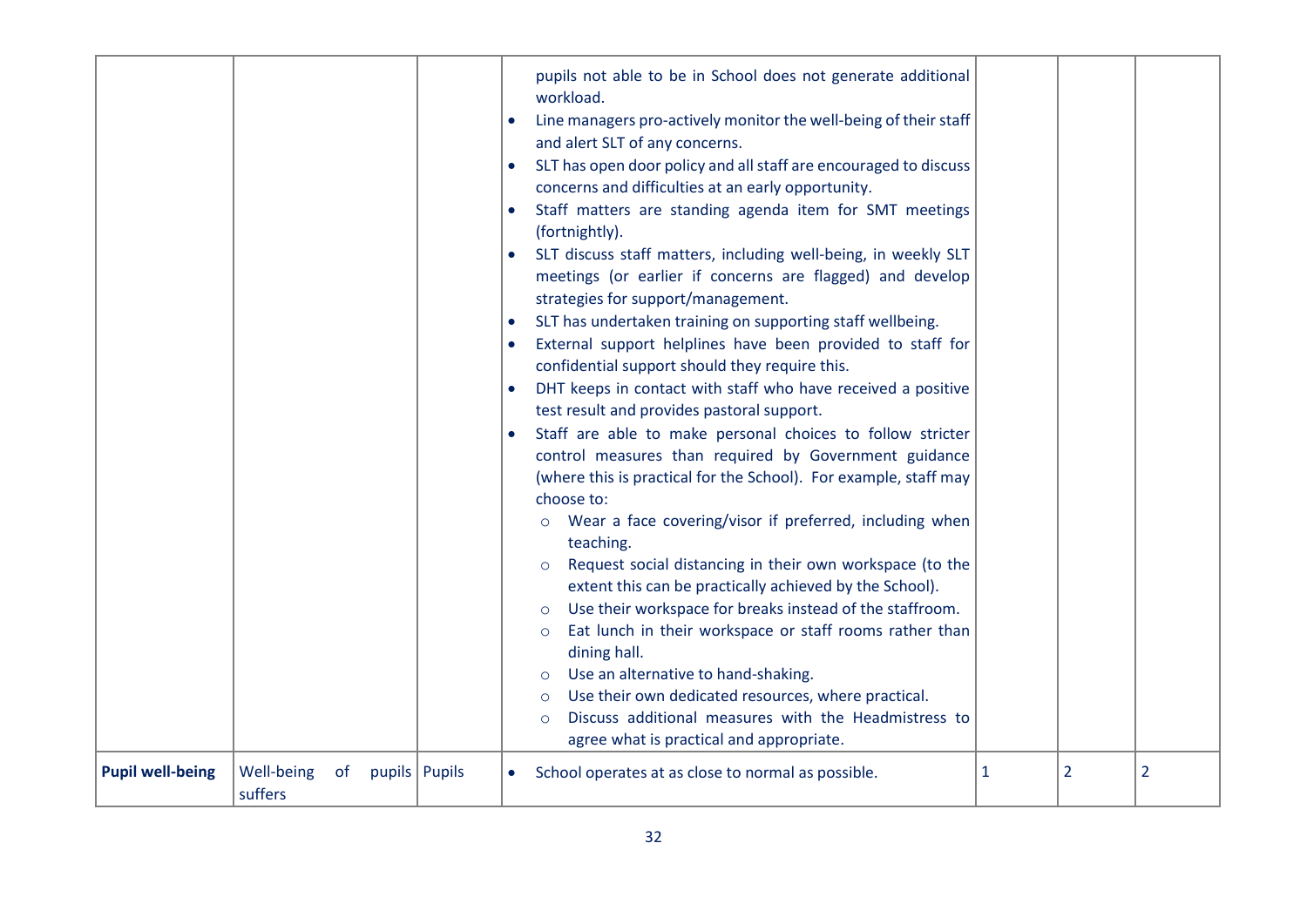|                     |                                                                                                                                    |  | As many School clubs as are feasible to operate, including<br>external clubs, are run.<br>Form time supports pupils rebuild and maintain friendships and<br>social engagement and manage their feelings about the<br>pandemic and any particular impact it has had on them.<br>Staff alert to signs of pupils in particular need of support.<br>Pupil matters are standing agenda item for SMT meetings<br>(fortnightly).<br>SLT discuss pupil matters, including well-being, in weekly SLT<br>meetings (or earlier if concerns are flagged) and develop<br>strategies for support/management.<br>Whole staff training undertaken on pupil mental health.<br>Well-being booklet prepared and shared with parents to<br>support their child at home during periods of Distance<br>Learning.                                                                                                                                                                                               |                |                |
|---------------------|------------------------------------------------------------------------------------------------------------------------------------|--|------------------------------------------------------------------------------------------------------------------------------------------------------------------------------------------------------------------------------------------------------------------------------------------------------------------------------------------------------------------------------------------------------------------------------------------------------------------------------------------------------------------------------------------------------------------------------------------------------------------------------------------------------------------------------------------------------------------------------------------------------------------------------------------------------------------------------------------------------------------------------------------------------------------------------------------------------------------------------------------|----------------|----------------|
| <b>Home-working</b> | Staff suffer ill health as a Staff<br>result<br>of<br>working<br>remotely, due to the<br>equipment/environment<br>being unsuitable |  | All staff who are working remotely are provided with devices $ 1$<br>and suitable home-working equipment to enable them to work<br>remotely (laptops/iPads).<br>All staff who are working remotely complete a DSE self-<br>assessment for their home-working environment and are<br>advised what equipment they should obtain to mitigate the<br>risks from home-working, if this has not been done previously.<br>Equipment is either provided from School stock or costs of<br>purchasing this by the staff member are reimbursed by the<br>School. Staff who have previously undertaken a DSE self-<br>assessment for their home-working environment must advise<br>the Bursar if their home-working environment has changed and<br>complete a new DSE self-assessment.<br>Support is provided to staff by the SLT, via telephone, email and<br>a virtual staff room.<br>External support helplines have been provided to staff for<br>confidential support should they require this. | $\overline{2}$ | $\overline{2}$ |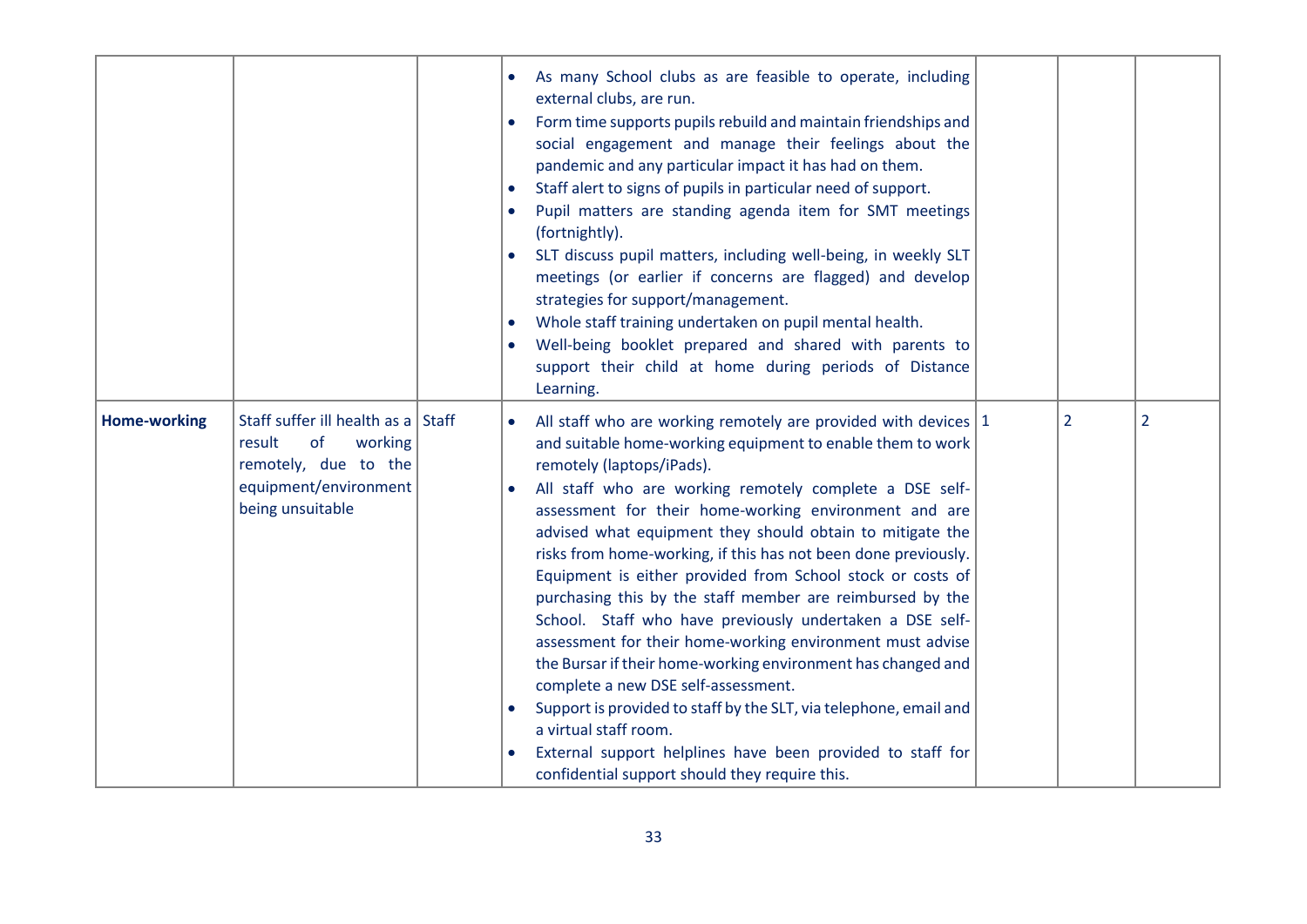|               |                                                                                                      | who are working<br>join<br>staff<br>Staff<br>remotely<br>can<br>meetings/briefings virtually.<br>Staff Health & Well-being Policy has been prepared and shared<br>with staff.<br>Firefly page provides information and resources to staff to<br>support their health and well-being. |  |
|---------------|------------------------------------------------------------------------------------------------------|--------------------------------------------------------------------------------------------------------------------------------------------------------------------------------------------------------------------------------------------------------------------------------------|--|
| Hand<br>wipes | Pupils harmed through Pupils<br>sanitiser/cleaning incorrect use of hand<br>sanitiser/cleaning wipes | Pupils supervised when using hand sanitiser/cleaning wipes.<br>Level of supervision adjusted to reflect age and understanding<br>of the pupil(s).                                                                                                                                    |  |

**Signed (Bursar) Date 6/4/2022**<br> **Date 6/4/2022 Signed** COMPOSITY CHERGIST CHERGIST (Headmistress) Date 6/4/2022

**Issued: 6 th April 2022**

**Updated:**